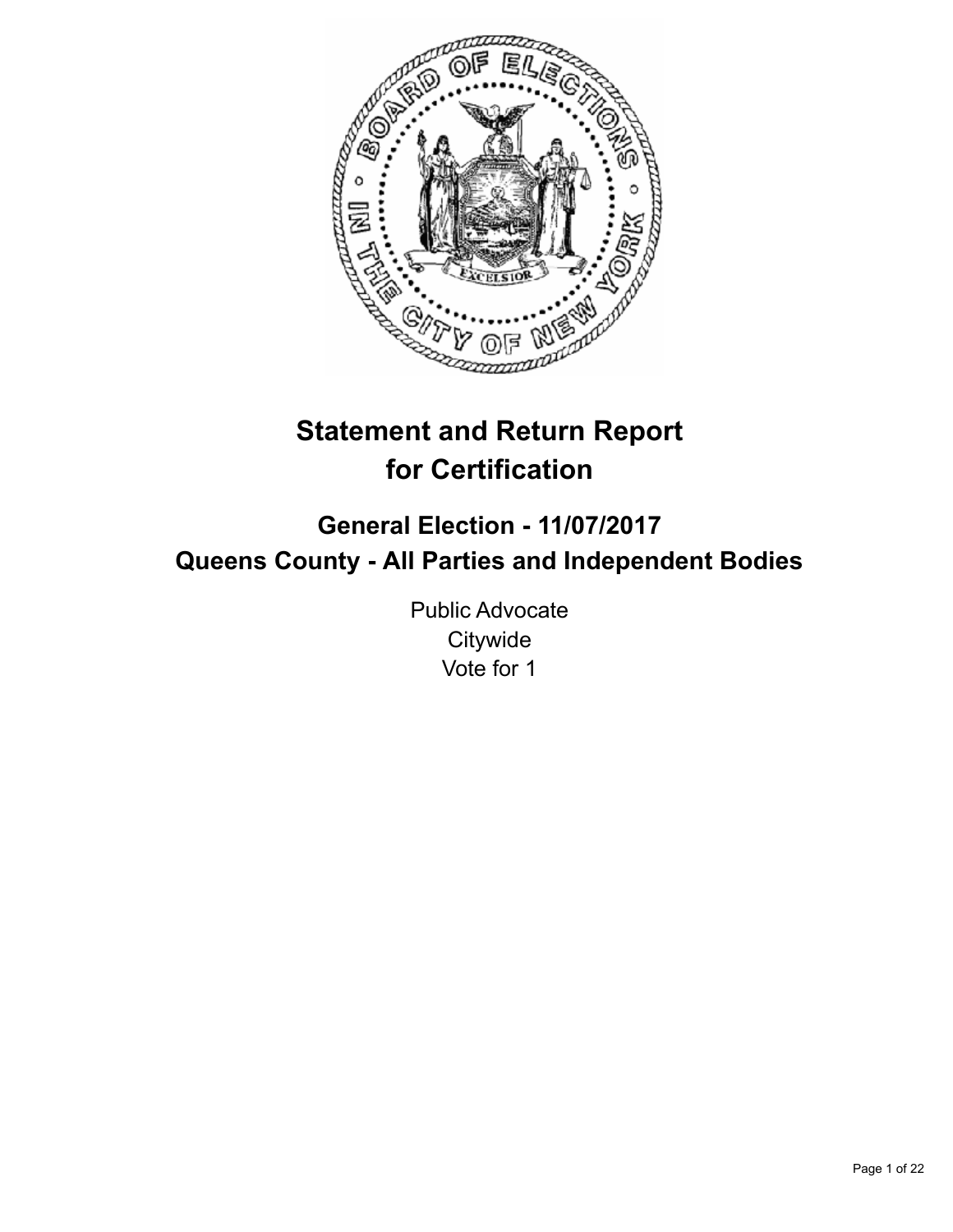

| PUBLIC COUNTER                                           | 21,484 |
|----------------------------------------------------------|--------|
| MANUALLY COUNTED EMERGENCY                               | 0      |
| <b>ABSENTEE / MILITARY</b>                               | 895    |
| <b>AFFIDAVIT</b>                                         | 217    |
| <b>Total Ballots</b>                                     | 22,596 |
| Less - Inapplicable Federal/Special Presidential Ballots | 0      |
| <b>Total Applicable Ballots</b>                          | 22,596 |
| LETITIA JAMES (DEMOCRATIC)                               | 9,010  |
| JUAN CARLOS POLANCO (REPUBLICAN)                         | 5,751  |
| MICHAEL A. O'REILLY (CONSERVATIVE)                       | 5,105  |
| JAMES C. LANE (GREEN)                                    | 240    |
| LETITIA JAMES (WORKING FAMILIES)                         | 556    |
| JUAN CARLOS POLANCO (REFORM)                             | 112    |
| JUAN CARLOS POLANCO (STOP DE BLASIO)                     | 105    |
| DEVIN BALKIND (LIBERTARIAN)                              | 96     |
| AVRAHAM SOLOMON (WRITE-IN)                               | 1      |
| <b>BRIAN COHEN (WRITE-IN)</b>                            | 1      |
| DAVID J. GRAHAM (WRITE-IN)                               | 1      |
| DEREK HAMILTON (WRITE-IN)                                | 1      |
| ETHAN FEINER (WRITE-IN)                                  | 1      |
| FRANK PERERO (WRITE-IN)                                  | 1      |
| <b>GEORGE METESKY (WRITE-IN)</b>                         | 1      |
| HOWARD STERN (WRITE-IN)                                  | 1      |
| JOHN J. SCHILLING (WRITE-IN)                             | 1      |
| JOHN R. ANGUS (WRITE-IN)                                 | 1      |
| KARL MARX (WRITE-IN)                                     | 1      |
| KEITH SULLIVAN (WRITE-IN)                                | 1      |
| LEW SIMON (WRITE-IN)                                     | 1      |
| MICKEY MOUSE (WRITE-IN)                                  | 1      |
| OWEN BENJAMIN SMITH (WRITE-IN)                           | 1      |
| QUINN CASEY (WRITE-IN)                                   | 1      |
| SCOTT JORDAN (WRITE-IN)                                  | 1      |
| TONY D. TIGER (WRITE-IN)                                 | 1      |
| UNATTRIBUTABLE WRITE-IN (WRITE-IN)                       | 6      |
| UNCOUNTED WRITE-IN PER STATUTE (WRITE-IN)                | 1      |
| YACHIEL LLAC PERR (WRITE-IN)                             | 1      |
| <b>Total Votes</b>                                       | 21,001 |
| Unrecorded                                               | 1,595  |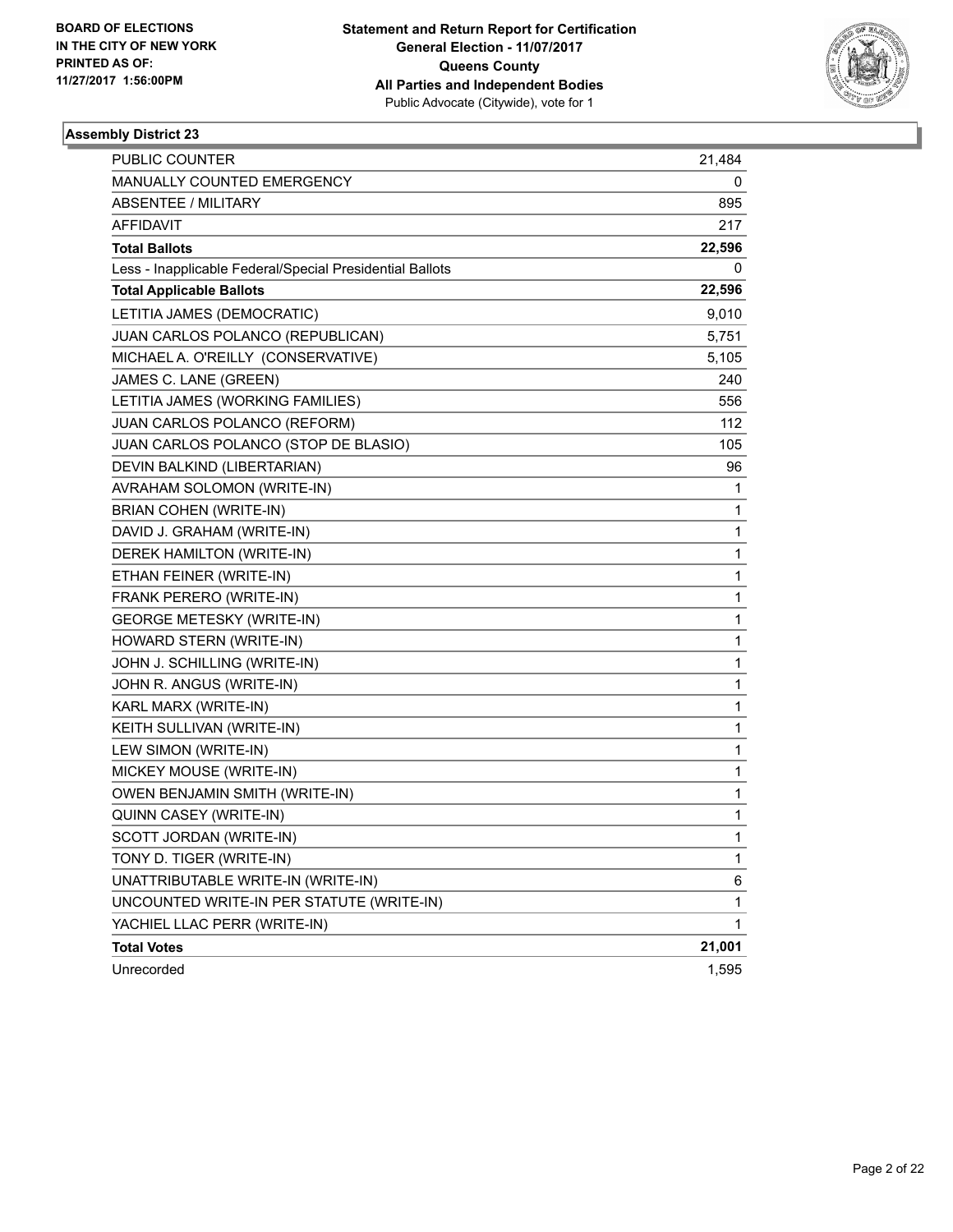

| <b>PUBLIC COUNTER</b>                                    | 14,858         |
|----------------------------------------------------------|----------------|
| MANUALLY COUNTED EMERGENCY                               | 0              |
| <b>ABSENTEE / MILITARY</b>                               | 497            |
| <b>AFFIDAVIT</b>                                         | 118            |
| <b>Total Ballots</b>                                     | 15,473         |
| Less - Inapplicable Federal/Special Presidential Ballots | 0              |
| <b>Total Applicable Ballots</b>                          | 15,473         |
| LETITIA JAMES (DEMOCRATIC)                               | 9,855          |
| JUAN CARLOS POLANCO (REPUBLICAN)                         | 2,619          |
| MICHAEL A. O'REILLY (CONSERVATIVE)                       | 1,333          |
| JAMES C. LANE (GREEN)                                    | 225            |
| LETITIA JAMES (WORKING FAMILIES)                         | 468            |
| JUAN CARLOS POLANCO (REFORM)                             | 89             |
| JUAN CARLOS POLANCO (STOP DE BLASIO)                     | 69             |
| DEVIN BALKIND (LIBERTARIAN)                              | 75             |
| ALATHIA BARNETT (WRITE-IN)                               | 1              |
| DYER HALDEN (WRITE-IN)                                   | $\mathbf{1}$   |
| FRANK DWYER SR (WRITE-IN)                                | $\overline{2}$ |
| HILLARY CLINTON (WRITE-IN)                               | $\mathbf{1}$   |
| LUZ THALASSINOS (WRITE-IN)                               | $\mathbf{1}$   |
| MONTELL C. MOSELY (WRITE-IN)                             | $\mathbf{1}$   |
| TANEQUA STRONG (WRITE-IN)                                | $\overline{2}$ |
| UNATTRIBUTABLE WRITE-IN (WRITE-IN)                       | 3              |
| VISHNU R MAHADEO (WRITE-IN)                              | $\mathbf 1$    |
| <b>Total Votes</b>                                       | 14,746         |
| Unrecorded                                               | 727            |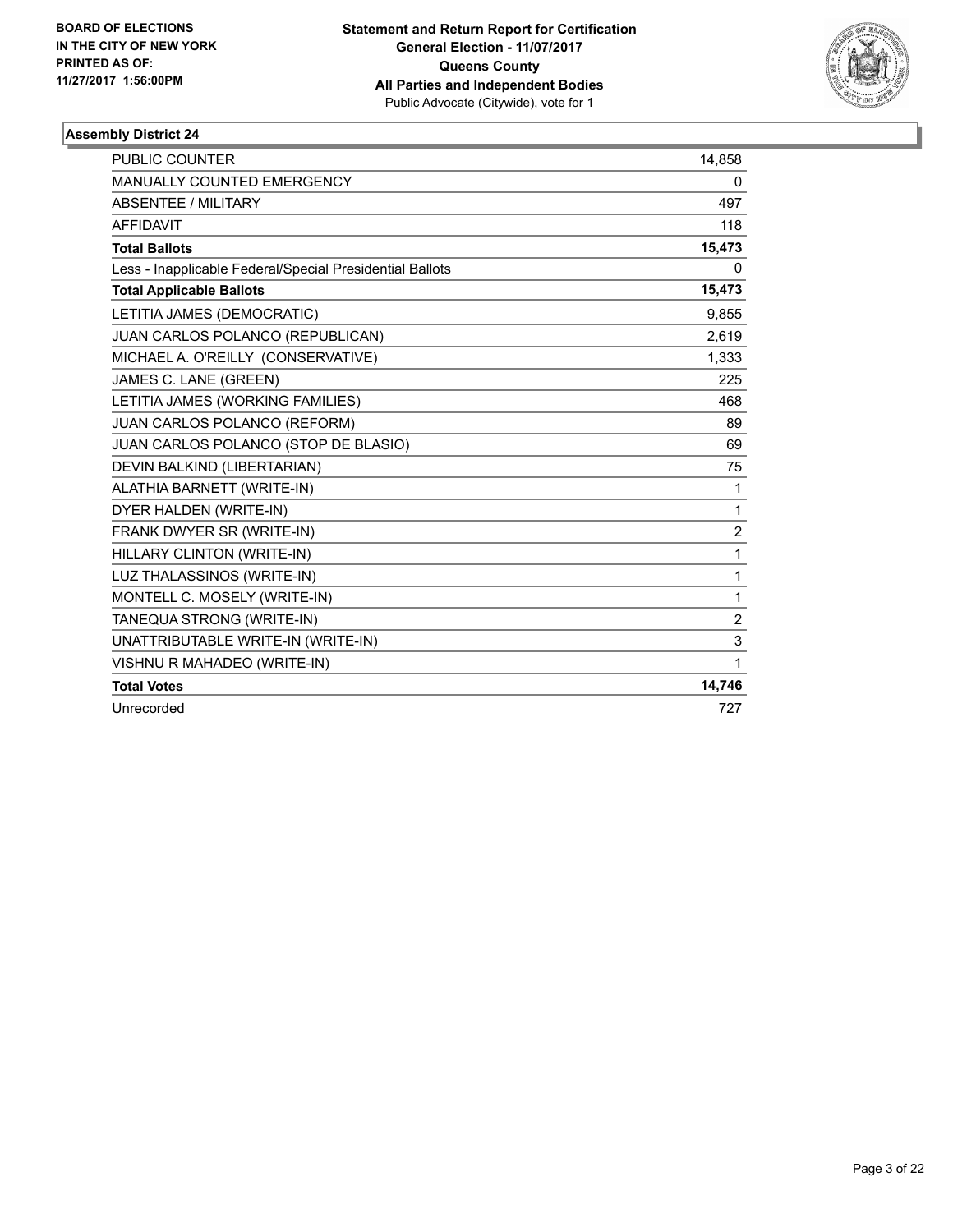

| <b>PUBLIC COUNTER</b>                                    | 13,277   |
|----------------------------------------------------------|----------|
| <b>MANUALLY COUNTED EMERGENCY</b>                        | 1        |
| <b>ABSENTEE / MILITARY</b>                               | 366      |
| <b>AFFIDAVIT</b>                                         | 69       |
| <b>Total Ballots</b>                                     | 13,713   |
| Less - Inapplicable Federal/Special Presidential Ballots | $\Omega$ |
| <b>Total Applicable Ballots</b>                          | 13,713   |
| LETITIA JAMES (DEMOCRATIC)                               | 6,941    |
| JUAN CARLOS POLANCO (REPUBLICAN)                         | 3,231    |
| MICHAEL A. O'REILLY (CONSERVATIVE)                       | 1,631    |
| JAMES C. LANE (GREEN)                                    | 236      |
| LETITIA JAMES (WORKING FAMILIES)                         | 434      |
| JUAN CARLOS POLANCO (REFORM)                             | 66       |
| JUAN CARLOS POLANCO (STOP DE BLASIO)                     | 57       |
| DEVIN BALKIND (LIBERTARIAN)                              | 86       |
| AMY GOLDMAN (WRITE-IN)                                   | 1        |
| DAIVD EISENBACH (WRITE-IN)                               | 1        |
| GERARD M. DEEMILAN (WRITE-IN)                            | 1        |
| JARED OCK (WRITE-IN)                                     | 1        |
| JOHN LIU (WRITE-IN)                                      | 1        |
| JOSEPH J. GIANNOTTI (WRITE-IN)                           | 1        |
| LIL PUMP (WRITE-IN)                                      | 1        |
| MICKEY MOUSE (WRITE-IN)                                  | 1        |
| NEIL HECHT (WRITE-IN)                                    | 1        |
| RON JEREMY (WRITE-IN)                                    | 1        |
| UNATTRIBUTABLE WRITE-IN (WRITE-IN)                       | 3        |
| <b>Total Votes</b>                                       | 12,695   |
| Unrecorded                                               | 1,018    |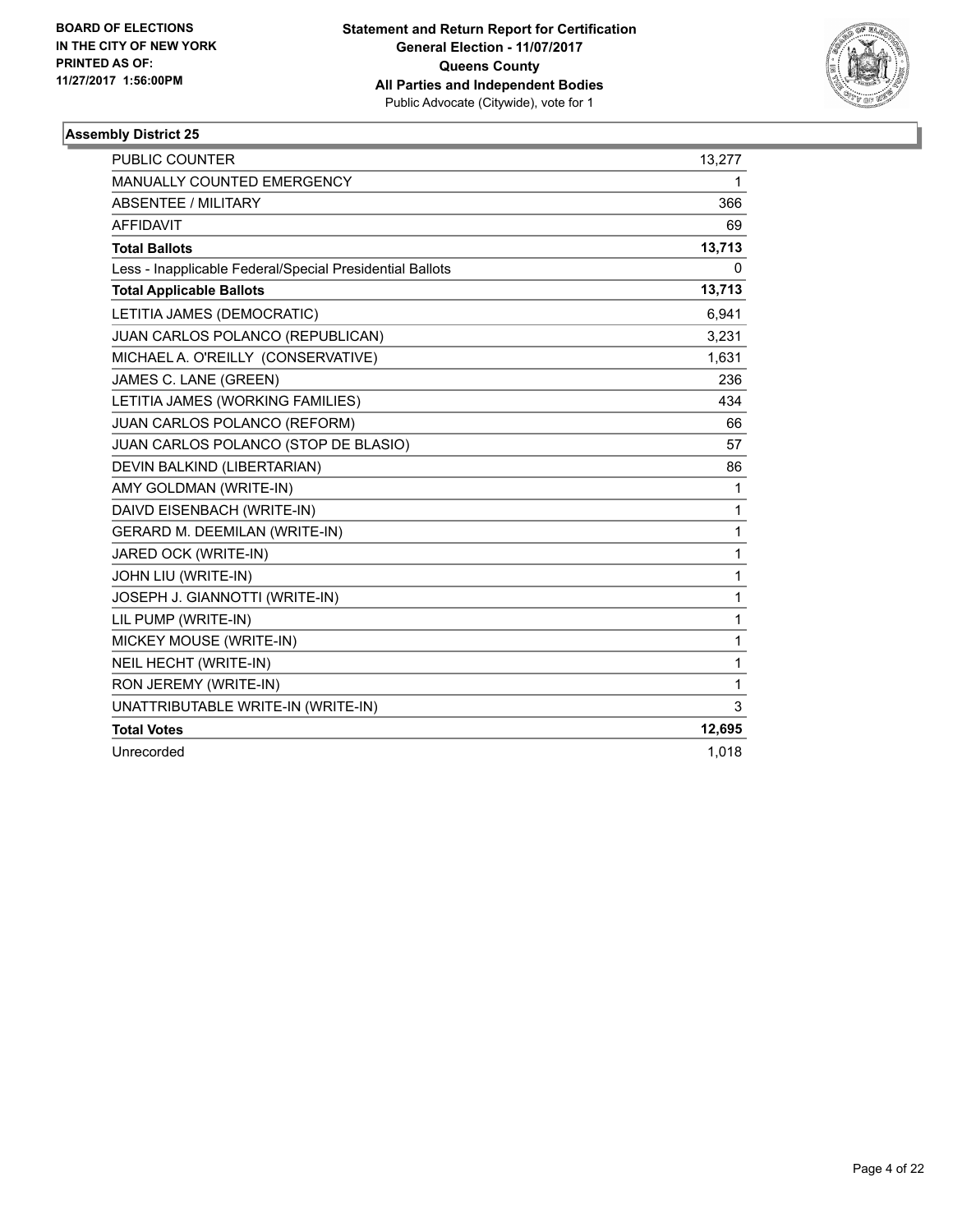

| PUBLIC COUNTER                                           | 23,361                  |
|----------------------------------------------------------|-------------------------|
| MANUALLY COUNTED EMERGENCY                               | 0                       |
| <b>ABSENTEE / MILITARY</b>                               | 843                     |
| AFFIDAVIT                                                | 175                     |
| <b>Total Ballots</b>                                     | 24,379                  |
| Less - Inapplicable Federal/Special Presidential Ballots | 0                       |
| <b>Total Applicable Ballots</b>                          | 24,379                  |
| LETITIA JAMES (DEMOCRATIC)                               | 10,550                  |
| JUAN CARLOS POLANCO (REPUBLICAN)                         | 6,476                   |
| MICHAEL A. O'REILLY (CONSERVATIVE)                       | 3,977                   |
| JAMES C. LANE (GREEN)                                    | 400                     |
| LETITIA JAMES (WORKING FAMILIES)                         | 682                     |
| JUAN CARLOS POLANCO (REFORM)                             | 168                     |
| JUAN CARLOS POLANCO (STOP DE BLASIO)                     | 133                     |
| DEVIN BALKIND (LIBERTARIAN)                              | 158                     |
| ANTHONY ALBAKIU (WRITE-IN)                               | 1                       |
| AURELIC CAGNE (WRITE-IN)                                 | 1                       |
| <b>BORIS RAYTSIN (WRITE-IN)</b>                          | 1                       |
| <b>BRUCE BARONOFF (WRITE-IN)</b>                         | 1                       |
| DANIEL MOSKOWITZ (WRITE-IN)                              | 1                       |
| DANIEL SQUADRON (WRITE-IN)                               | $\overline{\mathbf{c}}$ |
| DEVON O'CONNOR (WRITE-IN)                                | $\mathbf 1$             |
| ELIO FORCINA (WRITE-IN)                                  | 2                       |
| FUBO CHAVEZ (WRITE-IN)                                   | 1                       |
| HENRY BATTERTON (WRITE-IN)                               | 1                       |
| HERBERT GRIFFIN (WRITE-IN)                               | 2                       |
| HILLARY CLINTON (WRITE-IN)                               | $\mathbf 1$             |
| KENNETH GURSKY (WRITE-IN)                                | $\overline{\mathbf{c}}$ |
| MARC FLIEDNER (WRITE-IN)                                 | 1                       |
| MICHAEL BLOOMBERG (WRITE-IN)                             | 1                       |
| MICKEY MOUSE (WRITE-IN)                                  | 1                       |
| NORMAN SIEGEL (WRITE-IN)                                 | $\mathbf{1}$            |
| PAULA OLIVA (WRITE-IN)                                   | 1                       |
| PHILIP M. MCGRORY (WRITE-IN)                             | 1                       |
| TIMOTHY KELLER (WRITE-IN)                                | 1                       |
| UNATTRIBUTABLE WRITE-IN (WRITE-IN)                       | 2                       |
| VIN FRIEDMAN (WRITE-IN)                                  | 1                       |
| <b>Total Votes</b>                                       | 22,571                  |
| Unrecorded                                               | 1,808                   |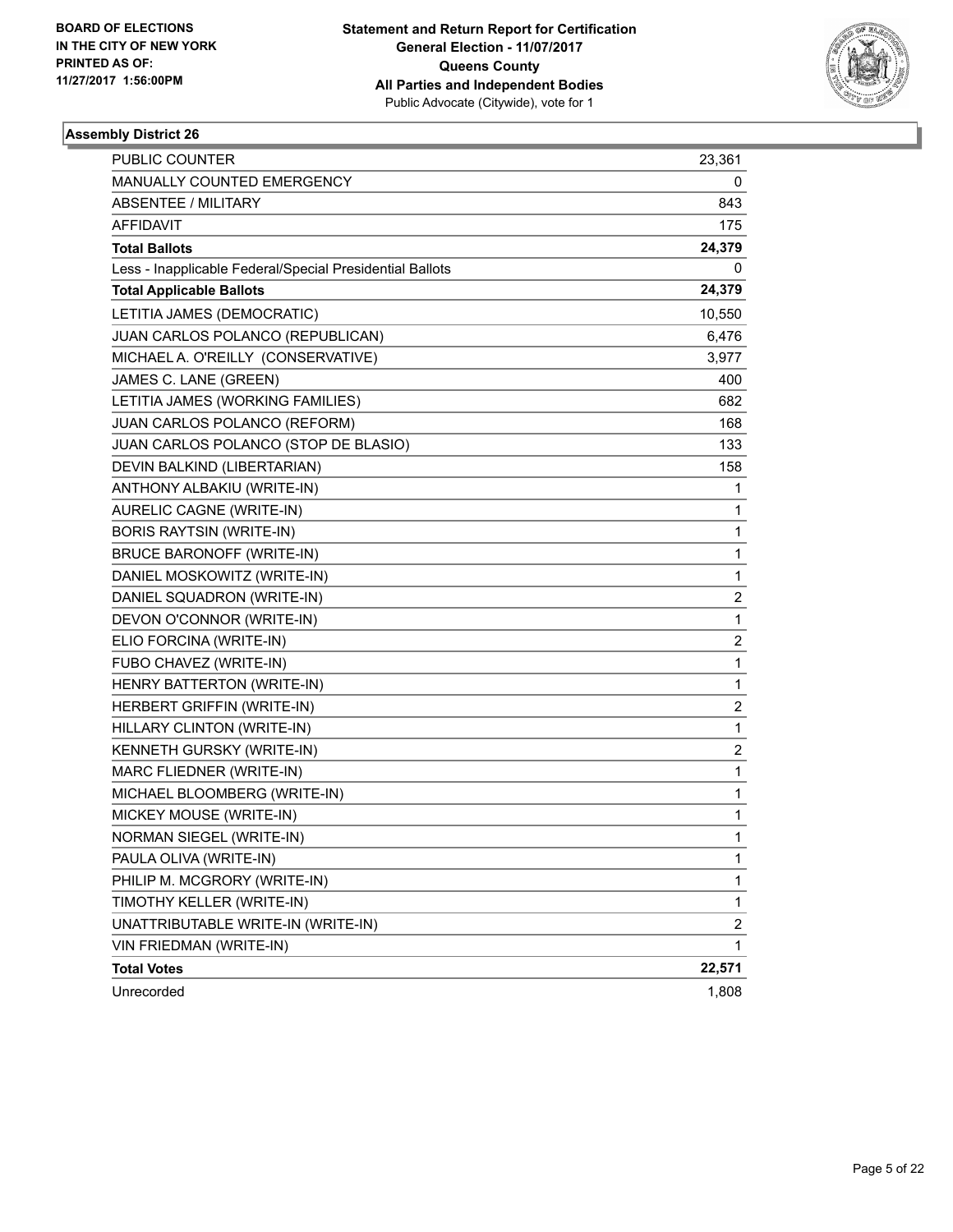

| PUBLIC COUNTER                                           | 14,492                  |
|----------------------------------------------------------|-------------------------|
| <b>MANUALLY COUNTED EMERGENCY</b>                        | 2                       |
| <b>ABSENTEE / MILITARY</b>                               | 541                     |
| <b>AFFIDAVIT</b>                                         | 176                     |
| <b>Total Ballots</b>                                     | 15,211                  |
| Less - Inapplicable Federal/Special Presidential Ballots | 0                       |
| <b>Total Applicable Ballots</b>                          | 15,211                  |
| LETITIA JAMES (DEMOCRATIC)                               | 8,281                   |
| JUAN CARLOS POLANCO (REPUBLICAN)                         | 3,258                   |
| MICHAEL A. O'REILLY (CONSERVATIVE)                       | 1,543                   |
| JAMES C. LANE (GREEN)                                    | 270                     |
| LETITIA JAMES (WORKING FAMILIES)                         | 579                     |
| JUAN CARLOS POLANCO (REFORM)                             | 72                      |
| JUAN CARLOS POLANCO (STOP DE BLASIO)                     | 79                      |
| DEVIN BALKIND (LIBERTARIAN)                              | 85                      |
| AKEEM BROWDER (WRITE-IN)                                 | 1                       |
| ALLEN W. JENNING JR. (WRITE-IN)                          | 1                       |
| DARA HAAS (WRITE-IN)                                     | 1                       |
| DONALD DUCK (WRITE-IN)                                   | 1                       |
| DONALD TRUMP (WRITE-IN)                                  | 1                       |
| EDGAR BAZURTO (WRITE-IN)                                 | 1                       |
| ELLEN MAHONEY (WRITE-IN)                                 | 1                       |
| ERIC A. CAMPBELL (WRITE-IN)                              | 1                       |
| <b>GEORGE MCGRATH (WRITE-IN)</b>                         | 1                       |
| HILLARY CLINTON (WRITE-IN)                               | 1                       |
| JOHN J. DORDY (WRITE-IN)                                 | 1                       |
| MICKEY MOUSE (WRITE-IN)                                  | $\overline{\mathbf{c}}$ |
| MONTGOMERY SUMMA (WRITE-IN)                              | 1                       |
| ROBERT WOODSON (WRITE-IN)                                | 1                       |
| RONDYE RINGLER (WRITE-IN)                                | 1                       |
| SARAH SPELLMAN (WRITE-IN)                                | 1                       |
| UNATTRIBUTABLE WRITE-IN (WRITE-IN)                       | 2                       |
| UNCOUNTED WRITE-IN PER STATUTE (WRITE-IN)                | 1                       |
| ZOOEY MARKOWITZ (WRITE-IN)                               | 1                       |
| <b>Total Votes</b>                                       | 14,188                  |
| Unrecorded                                               | 1,023                   |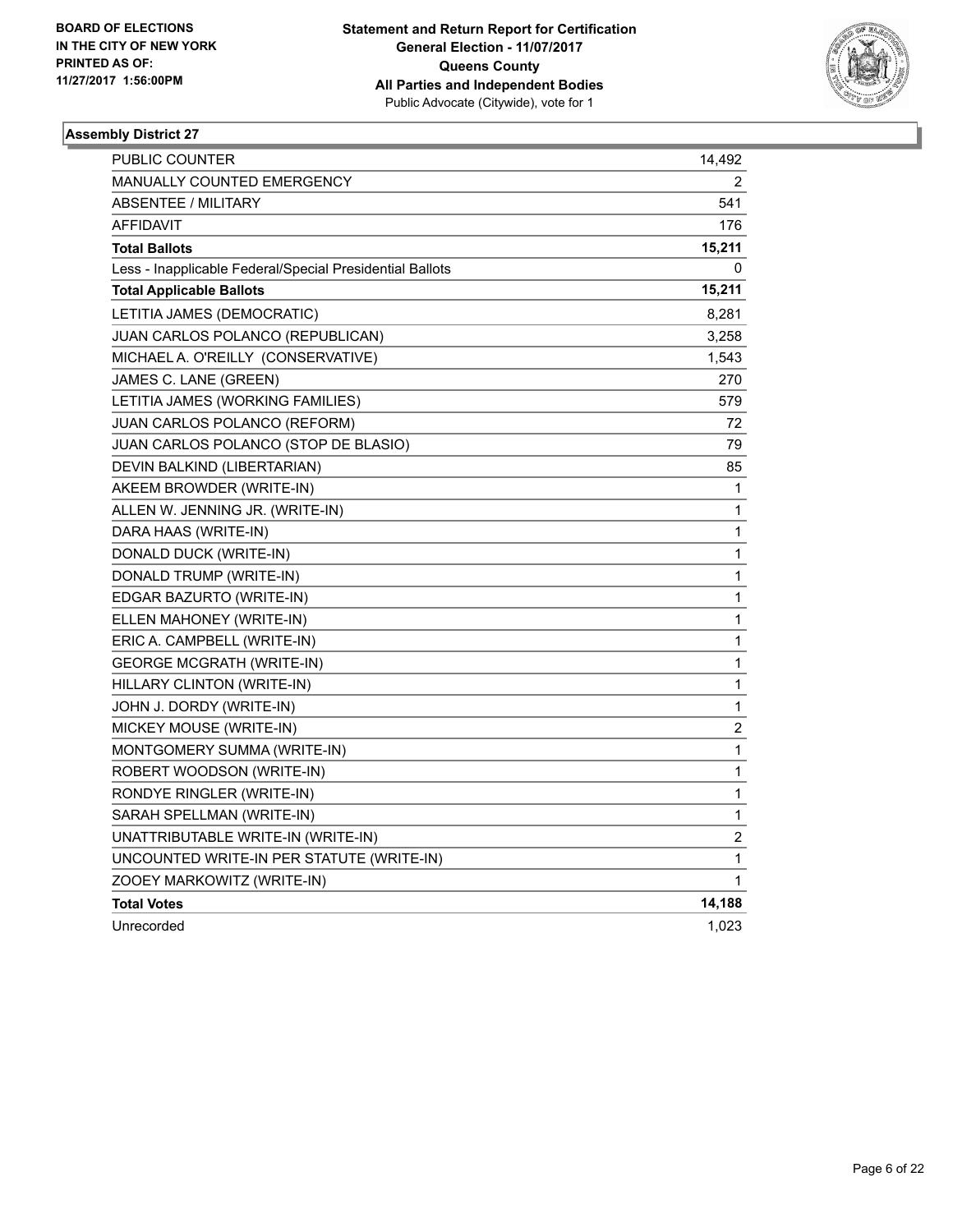

| PUBLIC COUNTER                                           | 19,053                  |
|----------------------------------------------------------|-------------------------|
| <b>MANUALLY COUNTED EMERGENCY</b>                        | 0                       |
| <b>ABSENTEE / MILITARY</b>                               | 699                     |
| <b>AFFIDAVIT</b>                                         | 176                     |
| <b>Total Ballots</b>                                     | 19,928                  |
| Less - Inapplicable Federal/Special Presidential Ballots | 0                       |
| <b>Total Applicable Ballots</b>                          | 19,928                  |
| LETITIA JAMES (DEMOCRATIC)                               | 9,853                   |
| JUAN CARLOS POLANCO (REPUBLICAN)                         | 4,640                   |
| MICHAEL A. O'REILLY (CONSERVATIVE)                       | 2,564                   |
| JAMES C. LANE (GREEN)                                    | 367                     |
| LETITIA JAMES (WORKING FAMILIES)                         | 876                     |
| JUAN CARLOS POLANCO (REFORM)                             | 127                     |
| JUAN CARLOS POLANCO (STOP DE BLASIO)                     | 93                      |
| DEVIN BALKIND (LIBERTARIAN)                              | 170                     |
| DANIEL LICHTENSTEIN (WRITE-IN)                           | 1                       |
| DAVID EISENBACH (WRITE-IN)                               | 1                       |
| HAROLD SHULTZ (WRITE-IN)                                 | $\overline{\mathbf{c}}$ |
| HILLARY CLINTON (WRITE-IN)                               | 3                       |
| HOLDEN CAULFIELD (WRITE-IN)                              | 1                       |
| IVANKA TRUMP (WRITE-IN)                                  | 1                       |
| JOHN JM FAHY (WRITE-IN)                                  | 1                       |
| JOHN MACARI (WRITE-IN)                                   | 1                       |
| JOHNNETTE TRAILL (WRITE-IN)                              | 1                       |
| JOSEF WASNER (WRITE-IN)                                  | 1                       |
| LARRY BRING (WRITE-IN)                                   | 1                       |
| MARC FLIEDNER (WRITE-IN)                                 | 1                       |
| MARK DANICH (WRITE-IN)                                   | $\mathbf{1}$            |
| MARK STEIN (WRITE-IN)                                    | 1                       |
| MATTHEW D HUNTER III (WRITE-IN)                          | 1                       |
| MIKE MILLER (WRITE-IN)                                   | 2                       |
| SARAH SPELLMAN (WRITE-IN)                                | 1                       |
| SCOTT JORDAN (WRITE-IN)                                  | 1                       |
| UNATTRIBUTABLE WRITE-IN (WRITE-IN)                       | 5                       |
| <b>Total Votes</b>                                       | 18,717                  |
| Unrecorded                                               | 1,211                   |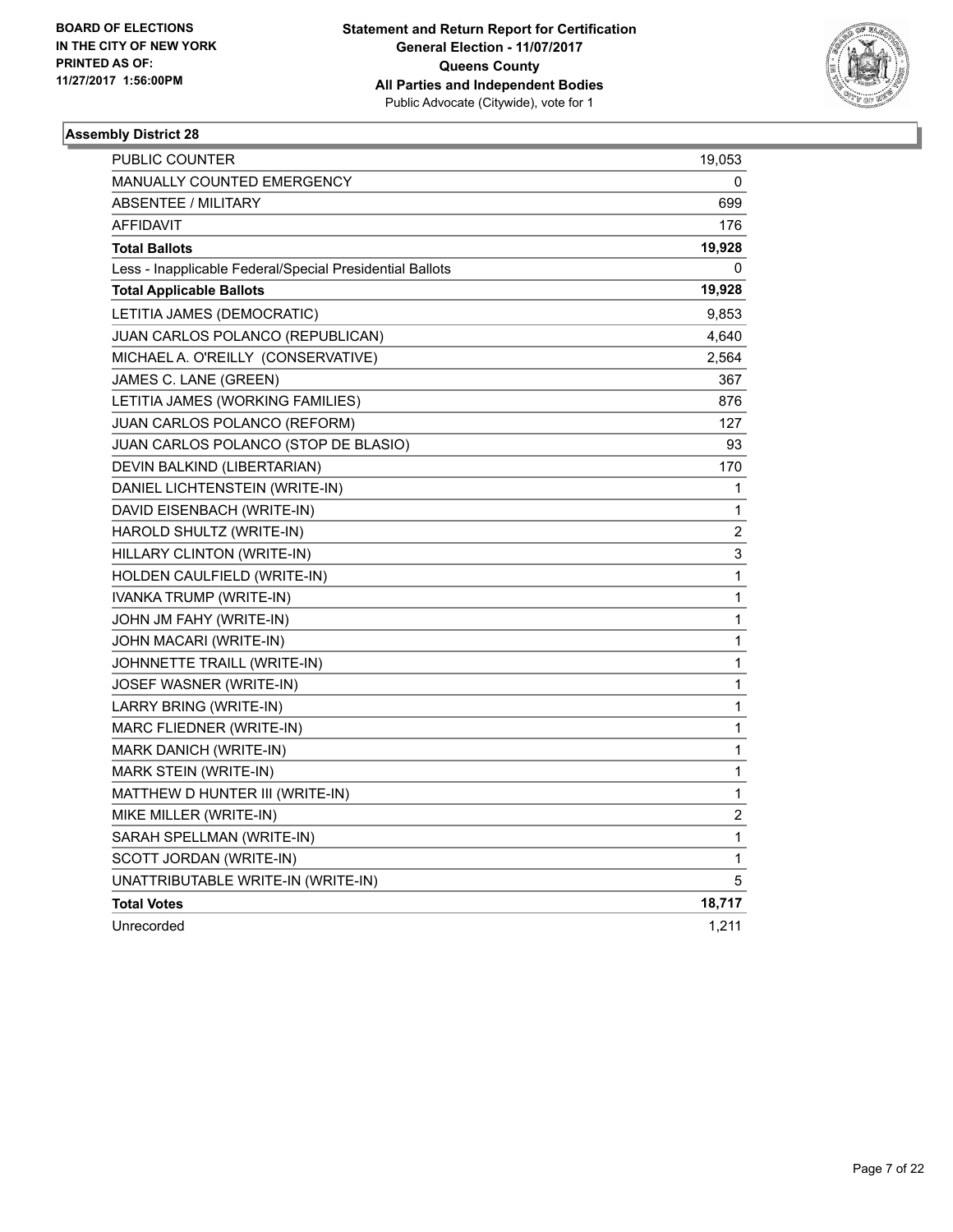

| <b>PUBLIC COUNTER</b>                                    | 18,702 |
|----------------------------------------------------------|--------|
| <b>MANUALLY COUNTED EMERGENCY</b>                        | 0      |
| <b>ABSENTEE / MILITARY</b>                               | 467    |
| <b>AFFIDAVIT</b>                                         | 172    |
| <b>Total Ballots</b>                                     | 19,341 |
| Less - Inapplicable Federal/Special Presidential Ballots | 0      |
| <b>Total Applicable Ballots</b>                          | 19,341 |
| LETITIA JAMES (DEMOCRATIC)                               | 17,446 |
| JUAN CARLOS POLANCO (REPUBLICAN)                         | 577    |
| MICHAEL A. O'REILLY (CONSERVATIVE)                       | 232    |
| JAMES C. LANE (GREEN)                                    | 100    |
| LETITIA JAMES (WORKING FAMILIES)                         | 470    |
| JUAN CARLOS POLANCO (REFORM)                             | 28     |
| JUAN CARLOS POLANCO (STOP DE BLASIO)                     | 7      |
| DEVIN BALKIND (LIBERTARIAN)                              | 27     |
| CATHERINE C. SAUNDERS (WRITE-IN)                         | 1      |
| JANELLE BAGNALL (WRITE-IN)                               | 1      |
| JEHOVAH'S KINGDOM (WRITE-IN)                             | 1      |
| JOHN W. CRONIN (WRITE-IN)                                | 1      |
| UNATTRIBUTABLE WRITE-IN (WRITE-IN)                       | 4      |
| <b>Total Votes</b>                                       | 18,895 |
| Unrecorded                                               | 446    |
| <b>L.L. B.L.L.L.AA</b>                                   |        |

| <b>PUBLIC COUNTER</b>                                    | 17,607         |
|----------------------------------------------------------|----------------|
| MANUALLY COUNTED EMERGENCY                               | 0              |
| <b>ABSENTEE / MILITARY</b>                               | 482            |
| AFFIDAVIT                                                | 133            |
| <b>Total Ballots</b>                                     | 18,222         |
| Less - Inapplicable Federal/Special Presidential Ballots | 0              |
| <b>Total Applicable Ballots</b>                          | 18,222         |
| LETITIA JAMES (DEMOCRATIC)                               | 8,502          |
| JUAN CARLOS POLANCO (REPUBLICAN)                         | 4,131          |
| MICHAEL A. O'REILLY (CONSERVATIVE)                       | 2,872          |
| JAMES C. LANE (GREEN)                                    | 369            |
| LETITIA JAMES (WORKING FAMILIES)                         | 795            |
| JUAN CARLOS POLANCO (REFORM)                             | 114            |
| JUAN CARLOS POLANCO (STOP DE BLASIO)                     | 105            |
| DEVIN BALKIND (LIBERTARIAN)                              | 116            |
| CHRIS TORRISI (WRITE-IN)                                 | 1              |
| ERIKA LARSEN (WRITE-IN)                                  | 1              |
| ROBERT HOLDEN (WRITE-IN)                                 | $\mathbf{1}$   |
| SUSAN S. LEE (WRITE-IN)                                  | $\mathbf{1}$   |
| UNATTRIBUTABLE WRITE-IN (WRITE-IN)                       | $\overline{7}$ |
| <b>Total Votes</b>                                       | 17,015         |
| Unrecorded                                               | 1,207          |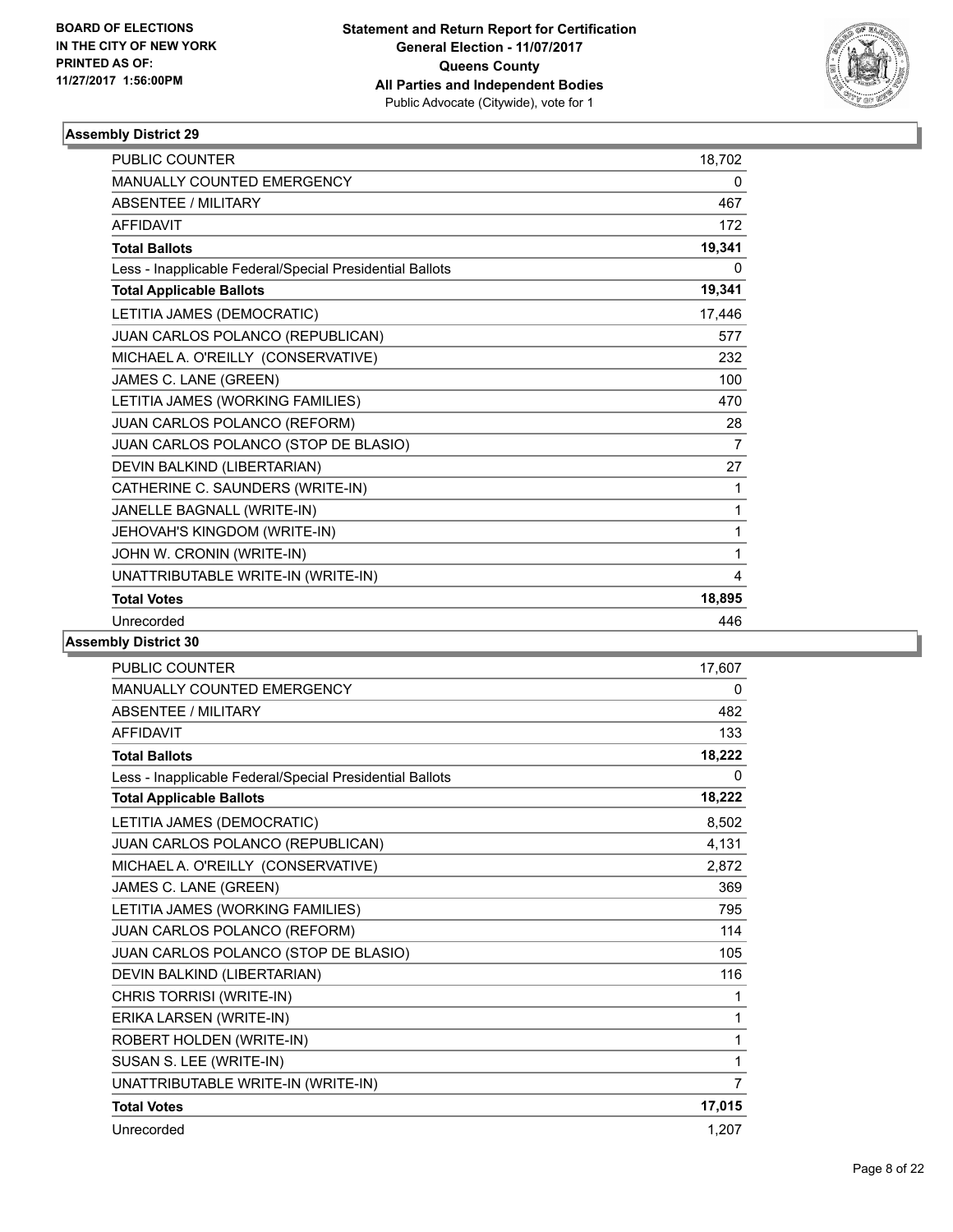

| <b>PUBLIC COUNTER</b>                                    | 12,442         |
|----------------------------------------------------------|----------------|
| <b>MANUALLY COUNTED EMERGENCY</b>                        | 1.             |
| <b>ABSENTEE / MILITARY</b>                               | 320            |
| <b>AFFIDAVIT</b>                                         | 150            |
| <b>Total Ballots</b>                                     | 12,913         |
| Less - Inapplicable Federal/Special Presidential Ballots | 0              |
| <b>Total Applicable Ballots</b>                          | 12,913         |
| LETITIA JAMES (DEMOCRATIC)                               | 10,789         |
| JUAN CARLOS POLANCO (REPUBLICAN)                         | 813            |
| MICHAEL A. O'REILLY (CONSERVATIVE)                       | 402            |
| JAMES C. LANE (GREEN)                                    | 84             |
| LETITIA JAMES (WORKING FAMILIES)                         | 343            |
| JUAN CARLOS POLANCO (REFORM)                             | 39             |
| JUAN CARLOS POLANCO (STOP DE BLASIO)                     | 14             |
| DEVIN BALKIND (LIBERTARIAN)                              | 36             |
| DEREK HAMILTON (WRITE-IN)                                | 1              |
| DONALD DUCK (WRITE-IN)                                   | 1              |
| DONNIE WHITEHEAD (WRITE-IN)                              | 1              |
| ERIC C. TORRES (WRITE-IN)                                | 1              |
| FRANK PERERO (WRITE-IN)                                  | $\overline{2}$ |
| <b>INEZ BARRON (WRITE-IN)</b>                            | 1              |
| NIKKI MAY KATEMAN (WRITE-IN)                             | 1              |
| PETER L. DONAHUE (WRITE-IN)                              | 1              |
| UNATTRIBUTABLE WRITE-IN (WRITE-IN)                       | 3              |
| <b>Total Votes</b>                                       | 12,532         |
| Unrecorded                                               | 381            |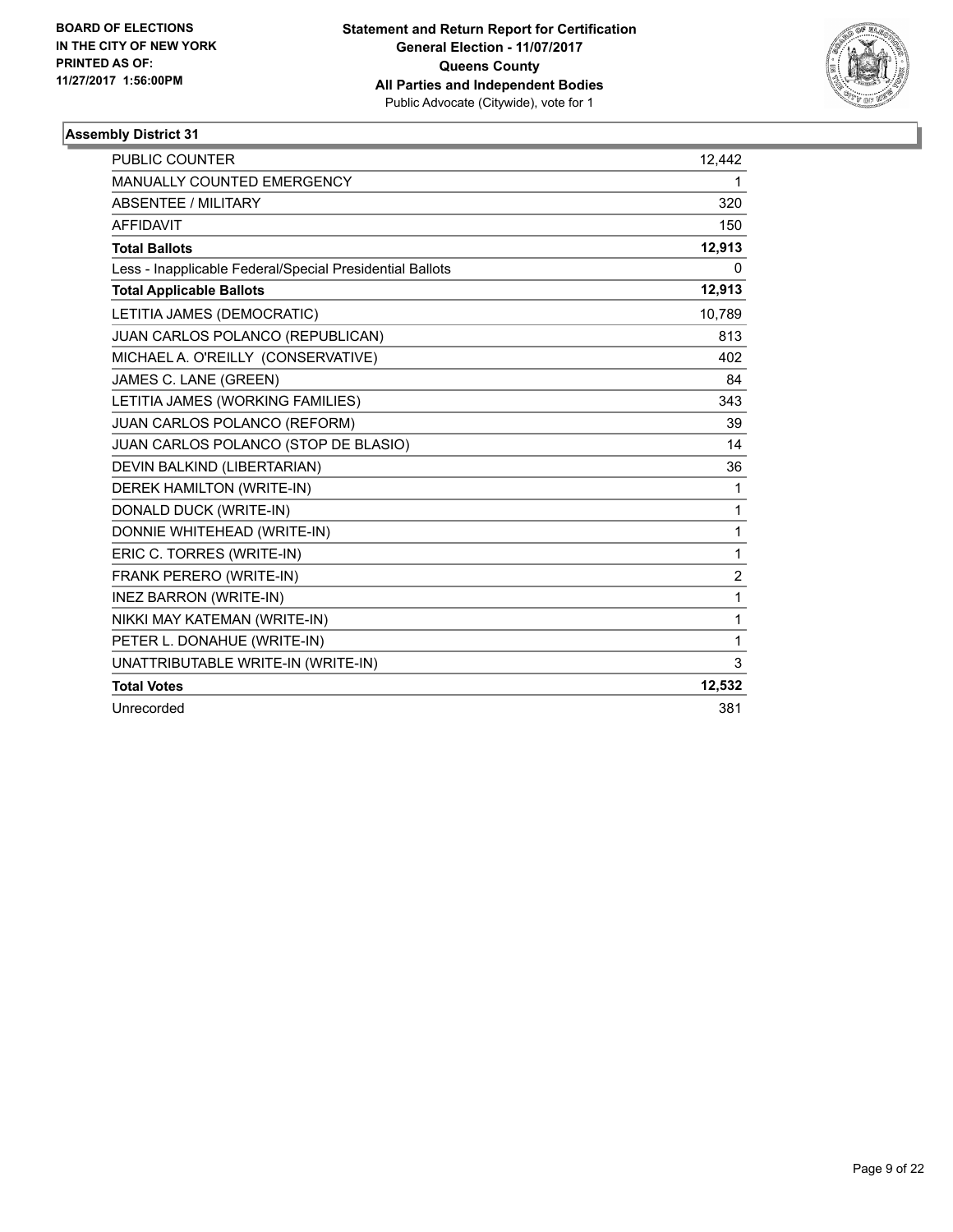

| <b>PUBLIC COUNTER</b>                                    | 17,110         |
|----------------------------------------------------------|----------------|
| <b>MANUALLY COUNTED EMERGENCY</b>                        | 0              |
| <b>ABSENTEE / MILITARY</b>                               | 434            |
| <b>AFFIDAVIT</b>                                         | 168            |
| <b>Total Ballots</b>                                     | 17,712         |
| Less - Inapplicable Federal/Special Presidential Ballots | 0              |
| <b>Total Applicable Ballots</b>                          | 17,712         |
| LETITIA JAMES (DEMOCRATIC)                               | 15,929         |
| JUAN CARLOS POLANCO (REPUBLICAN)                         | 453            |
| MICHAEL A. O'REILLY (CONSERVATIVE)                       | 138            |
| JAMES C. LANE (GREEN)                                    | 115            |
| LETITIA JAMES (WORKING FAMILIES)                         | 490            |
| JUAN CARLOS POLANCO (REFORM)                             | 18             |
| JUAN CARLOS POLANCO (STOP DE BLASIO)                     | 11             |
| DEVIN BALKIND (LIBERTARIAN)                              | 31             |
| <b>BUTLER RICHARD (WRITE-IN)</b>                         | 1              |
| COURTNEY GROSS (WRITE-IN)                                | 1              |
| <b>JESUS CHRIST (WRITE-IN)</b>                           | 1              |
| MARK HAUSSEMANN (WRITE-IN)                               | 1              |
| MARTIN HIGHTOWER (WRITE-IN)                              | 1              |
| MARY BEAMON (WRITE-IN)                                   | 1              |
| SHARWAIN A. BENN (WRITE-IN)                              | 1              |
| SHEILA OLIVER (WRITE-IN)                                 | 1              |
| UNATTRIBUTABLE WRITE-IN (WRITE-IN)                       | $\overline{2}$ |
| UNCOUNTED WRITE-IN PER STATUTE (WRITE-IN)                | 1              |
| WILLIE L. BAKER (WRITE-IN)                               | 1              |
| <b>Total Votes</b>                                       | 17,197         |
| Unrecorded                                               | 515            |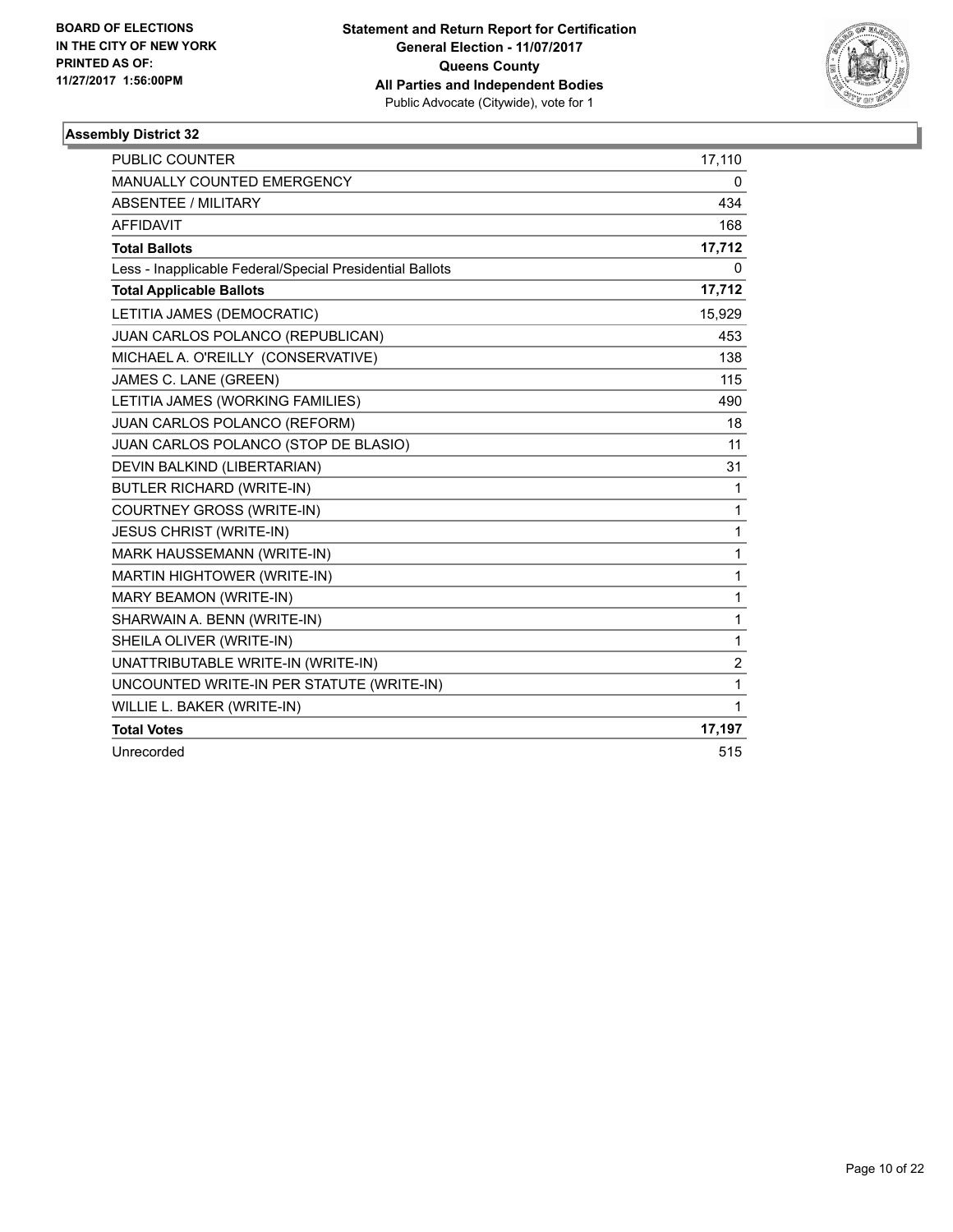

| <b>PUBLIC COUNTER</b>                                    | 21,009 |
|----------------------------------------------------------|--------|
| <b>MANUALLY COUNTED EMERGENCY</b>                        | 6      |
| ABSENTEE / MILITARY                                      | 473    |
| <b>AFFIDAVIT</b>                                         | 173    |
| <b>Total Ballots</b>                                     | 21,661 |
| Less - Inapplicable Federal/Special Presidential Ballots | 0      |
| <b>Total Applicable Ballots</b>                          | 21,661 |
| LETITIA JAMES (DEMOCRATIC)                               | 17,255 |
| JUAN CARLOS POLANCO (REPUBLICAN)                         | 1,795  |
| MICHAEL A. O'REILLY (CONSERVATIVE)                       | 1,059  |
| JAMES C. LANE (GREEN)                                    | 151    |
| LETITIA JAMES (WORKING FAMILIES)                         | 537    |
| JUAN CARLOS POLANCO (REFORM)                             | 55     |
| JUAN CARLOS POLANCO (STOP DE BLASIO)                     | 59     |
| DEVIN BALKIND (LIBERTARIAN)                              | 54     |
| AVA CHRISTINA THOMAS (WRITE-IN)                          | 2      |
| <b>BARRY GREENSPAN (WRITE-IN)</b>                        | 1      |
| CARLA M SANDERSON (WRITE-IN)                             | 1      |
| CHARLTON D'SOUZA (WRITE-IN)                              | 1      |
| CHEDOZE CHEYERE (WRITE-IN)                               | 1      |
| DAVID EISENBACH (WRITE-IN)                               | 1      |
| DONNIE WHITEHEAD (WRITE-IN)                              | 1      |
| OSTER BRYAN (WRITE-IN)                                   | 1      |
| ROBBIE GOSINE (WRITE-IN)                                 | 2      |
| TONY HERBERT (WRITE-IN)                                  | 1      |
| UNATTRIBUTABLE WRITE-IN (WRITE-IN)                       | 4      |
| WILLIAM OMOWALE CLAY (WRITE-IN)                          | 1      |
| <b>Total Votes</b>                                       | 20,982 |
| Unrecorded                                               | 679    |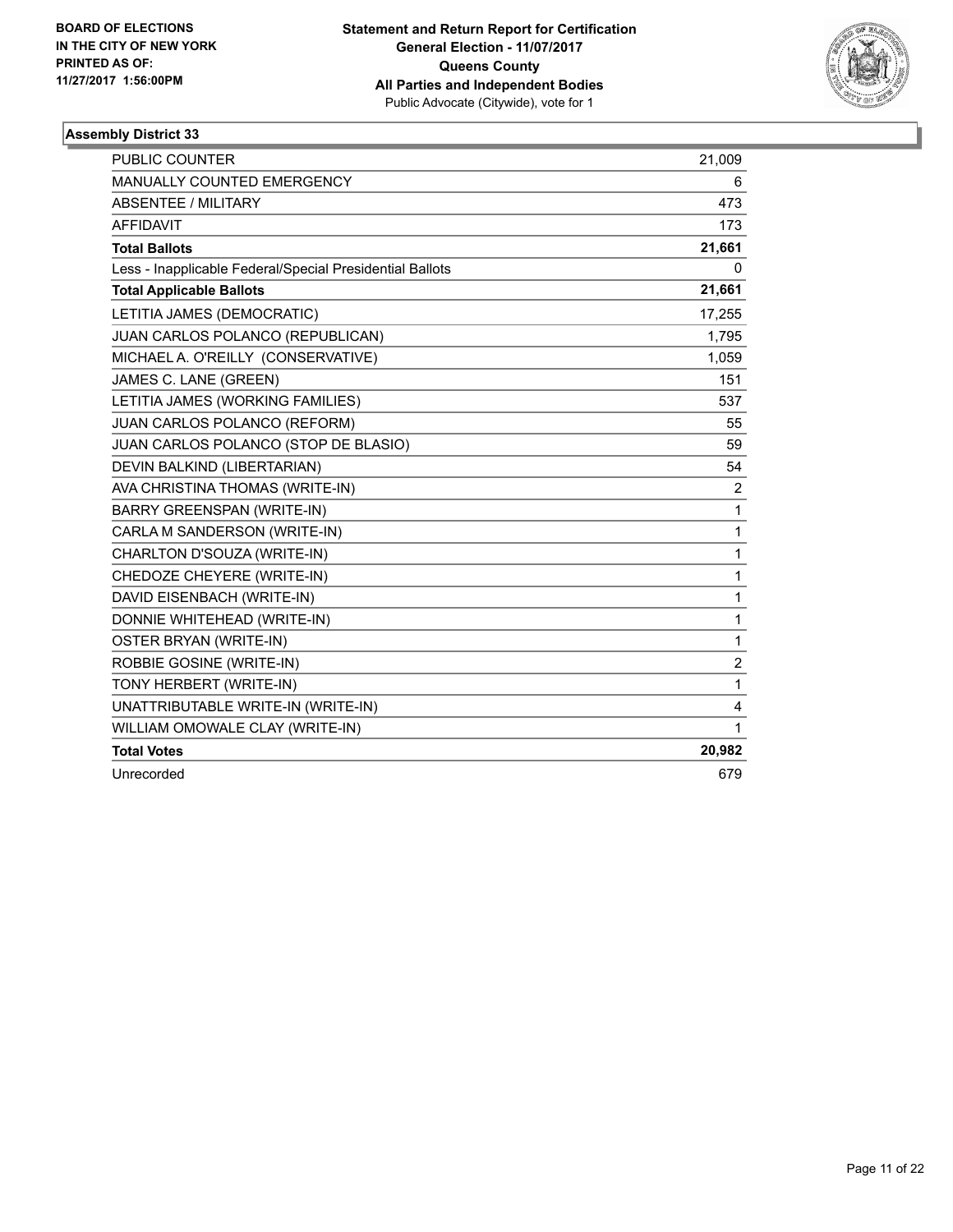

| <b>PUBLIC COUNTER</b>                                    | 10,767 |
|----------------------------------------------------------|--------|
| <b>MANUALLY COUNTED EMERGENCY</b>                        | 0      |
| <b>ABSENTEE / MILITARY</b>                               | 261    |
| <b>AFFIDAVIT</b>                                         | 124    |
| <b>Total Ballots</b>                                     | 11,152 |
| Less - Inapplicable Federal/Special Presidential Ballots | 0      |
| <b>Total Applicable Ballots</b>                          | 11,152 |
| LETITIA JAMES (DEMOCRATIC)                               | 7,043  |
| JUAN CARLOS POLANCO (REPUBLICAN)                         | 1,645  |
| MICHAEL A. O'REILLY (CONSERVATIVE)                       | 720    |
| JAMES C. LANE (GREEN)                                    | 254    |
| LETITIA JAMES (WORKING FAMILIES)                         | 647    |
| JUAN CARLOS POLANCO (REFORM)                             | 65     |
| JUAN CARLOS POLANCO (STOP DE BLASIO)                     | 49     |
| DEVIN BALKIND (LIBERTARIAN)                              | 57     |
| CLAIRE CHANG (WRITE-IN)                                  | 1      |
| DELRAWN SMALL (WRITE-IN)                                 | 1      |
| <b>GALE BREWER (WRITE-IN)</b>                            | 1      |
| JASON CHIN-FATT (WRITE-IN)                               | 1      |
| PETER G. KELLY (WRITE-IN)                                | 1      |
| RAMARLEY GRAHAM (WRITE-IN)                               | 1      |
| UNATTRIBUTABLE WRITE-IN (WRITE-IN)                       | 4      |
| <b>Total Votes</b>                                       | 10,490 |
| Unrecorded                                               | 662    |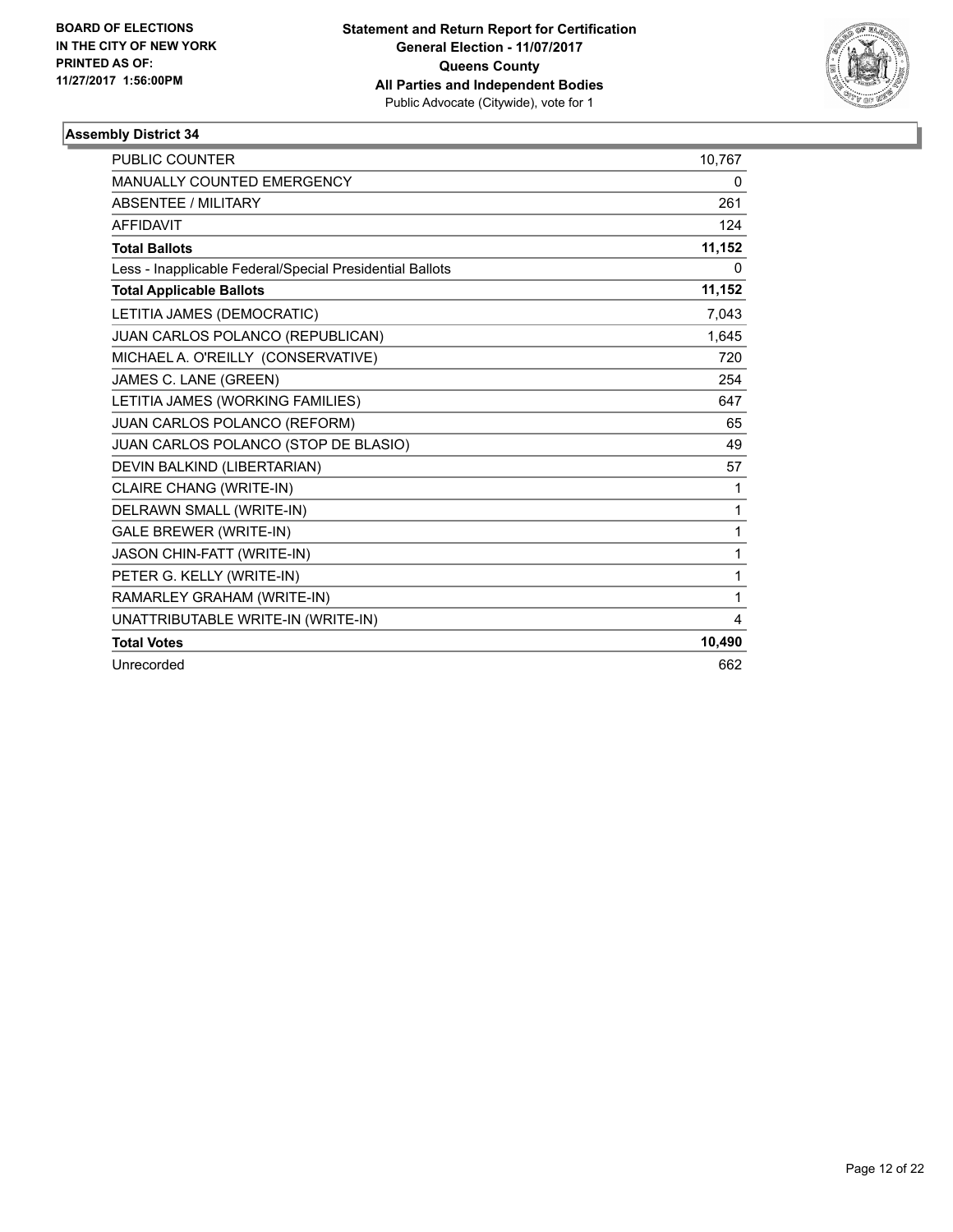

| <b>PUBLIC COUNTER</b>                                    | 9,131 |
|----------------------------------------------------------|-------|
| <b>MANUALLY COUNTED EMERGENCY</b>                        | 0     |
| <b>ABSENTEE / MILITARY</b>                               | 371   |
| <b>AFFIDAVIT</b>                                         | 70    |
| <b>Total Ballots</b>                                     | 9,572 |
| Less - Inapplicable Federal/Special Presidential Ballots | 0     |
| <b>Total Applicable Ballots</b>                          | 9,572 |
| LETITIA JAMES (DEMOCRATIC)                               | 7.014 |
| JUAN CARLOS POLANCO (REPUBLICAN)                         | 1,145 |
| MICHAEL A. O'REILLY (CONSERVATIVE)                       | 412   |
| JAMES C. LANE (GREEN)                                    | 88    |
| LETITIA JAMES (WORKING FAMILIES)                         | 282   |
| JUAN CARLOS POLANCO (REFORM)                             | 44    |
| JUAN CARLOS POLANCO (STOP DE BLASIO)                     | 20    |
| DEVIN BALKIND (LIBERTARIAN)                              | 40    |
| DAVID EISENBACH (WRITE-IN)                               | 1     |
| <b>GREEN ARROW (WRITE-IN)</b>                            | 1     |
| HILLARY CLINTON (WRITE-IN)                               | 1     |
| JOHN VERCO (WRITE-IN)                                    | 1     |
| MARK J. BIBLIS (WRITE-IN)                                | 1     |
| RALPH NADER (WRITE-IN)                                   | 1     |
| UNATTRIBUTABLE WRITE-IN (WRITE-IN)                       | 3     |
| WHOOPI GOLDBERG (WRITE-IN)                               | 1     |
| WILL FERRELL (WRITE-IN)                                  | 1     |
| <b>Total Votes</b>                                       | 9,056 |
| Unrecorded                                               | 516   |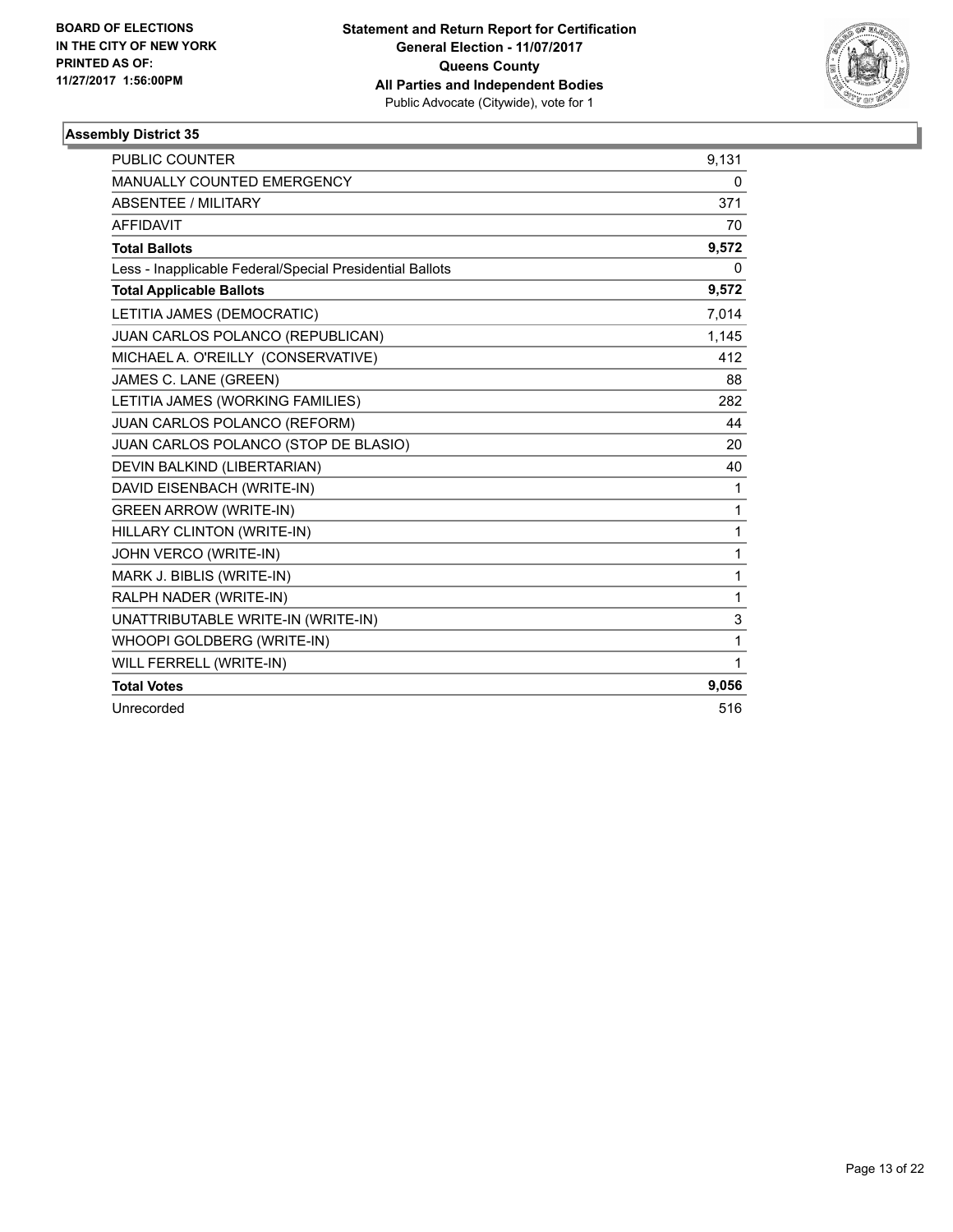

| PUBLIC COUNTER                                           | 18,085         |
|----------------------------------------------------------|----------------|
| <b>MANUALLY COUNTED EMERGENCY</b>                        | 0              |
| <b>ABSENTEE / MILITARY</b>                               | 311            |
| <b>AFFIDAVIT</b>                                         | 258            |
| <b>Total Ballots</b>                                     | 18,654         |
| Less - Inapplicable Federal/Special Presidential Ballots | 0              |
| <b>Total Applicable Ballots</b>                          | 18,654         |
| LETITIA JAMES (DEMOCRATIC)                               | 11,103         |
| JUAN CARLOS POLANCO (REPUBLICAN)                         | 2,769          |
| MICHAEL A. O'REILLY (CONSERVATIVE)                       | 1,436          |
| JAMES C. LANE (GREEN)                                    | 502            |
| LETITIA JAMES (WORKING FAMILIES)                         | 1,268          |
| JUAN CARLOS POLANCO (REFORM)                             | 94             |
| JUAN CARLOS POLANCO (STOP DE BLASIO)                     | 76             |
| DEVIN BALKIND (LIBERTARIAN)                              | 149            |
| ALFRED YOUNGWOOD (WRITE-IN)                              | 1              |
| AVINDER AUJLA (WRITE-IN)                                 | 1              |
| <b>BRUCE BERNSTEIN (WRITE-IN)</b>                        | 1              |
| CHARLES OAKLEY (WRITE-IN)                                | 1              |
| CHELSEA MANNING (WRITE-IN)                               | 1              |
| DAIVD EISENBACH (WRITE-IN)                               | 1              |
| DANA NAUGHTON (WRITE-IN)                                 | 1              |
| ELLIOT SPITZER (WRITE-IN)                                | 1              |
| HELEN HO (WRITE-IN)                                      | 1              |
| HILLARY CLINTON (WRITE-IN)                               | 1              |
| MARC FLIEDNER (WRITE-IN)                                 | 2              |
| MICKEY MOUSE (WRITE-IN)                                  | $\mathbf 1$    |
| RALPH NADER (WRITE-IN)                                   | $\mathbf{1}$   |
| RAYMOND SANTANA (WRITE-IN)                               | 1              |
| ROSE MCGOWAN (WRITE-IN)                                  | 1              |
| RUTH FASOLDT (WRITE-IN)                                  | 1              |
| SIEGFRIED BAKER (WRITE-IN)                               | 1              |
| TYLER OCON (WRITE-IN)                                    | 1              |
| UNATTRIBUTABLE WRITE-IN (WRITE-IN)                       | $\overline{7}$ |
| <b>Total Votes</b>                                       | 17,423         |
| Unrecorded                                               | 1,231          |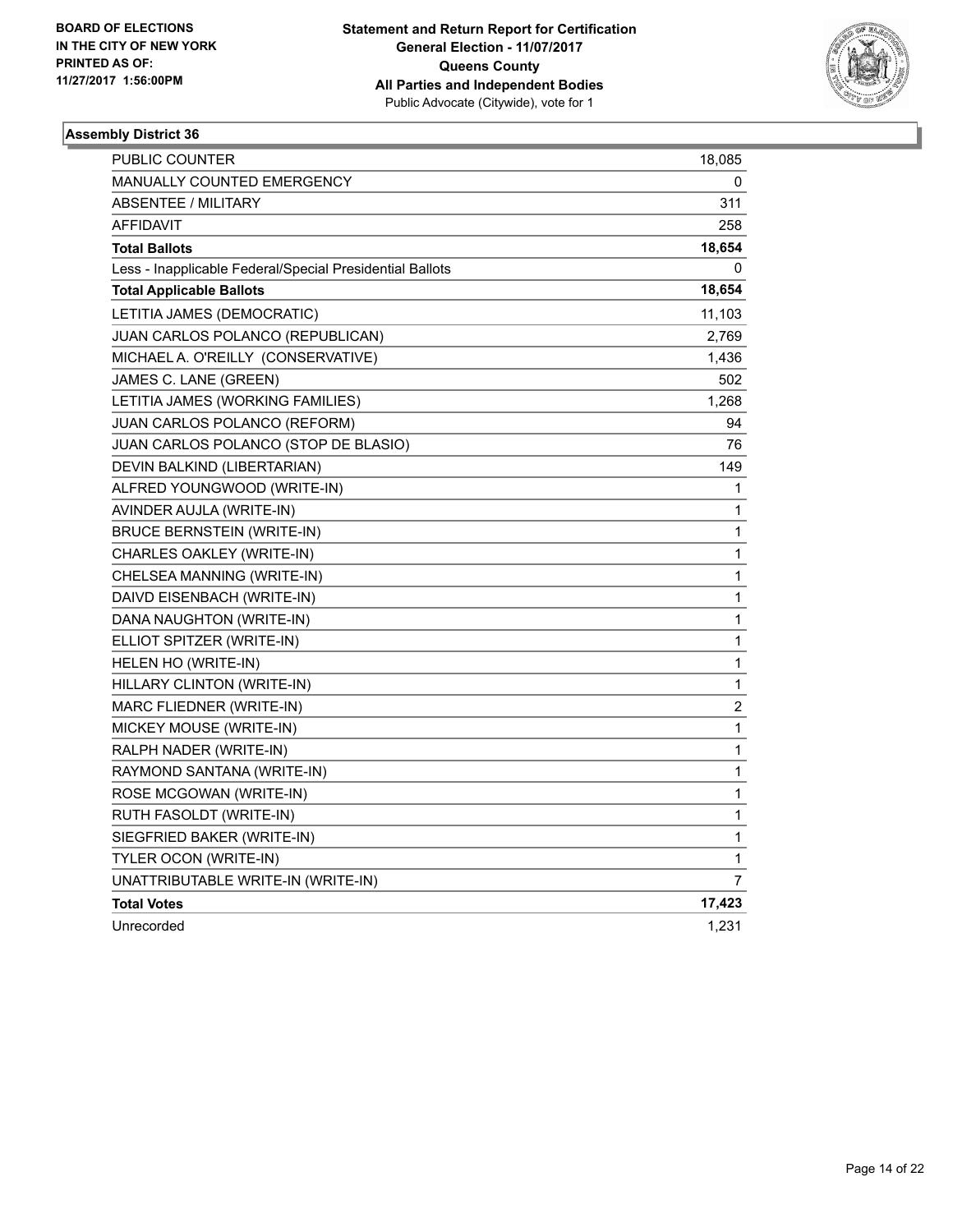

| <b>PUBLIC COUNTER</b>                                    | 15,803      |
|----------------------------------------------------------|-------------|
| <b>MANUALLY COUNTED EMERGENCY</b>                        | 6           |
| <b>ABSENTEE / MILITARY</b>                               | 272         |
| <b>AFFIDAVIT</b>                                         | 227         |
| <b>Total Ballots</b>                                     | 16,308      |
| Less - Inapplicable Federal/Special Presidential Ballots | 0           |
| <b>Total Applicable Ballots</b>                          | 16,308      |
| LETITIA JAMES (DEMOCRATIC)                               | 10,643      |
| JUAN CARLOS POLANCO (REPUBLICAN)                         | 1,981       |
| MICHAEL A. O'REILLY (CONSERVATIVE)                       | 1,011       |
| JAMES C. LANE (GREEN)                                    | 363         |
| LETITIA JAMES (WORKING FAMILIES)                         | 1,196       |
| JUAN CARLOS POLANCO (REFORM)                             | 95          |
| JUAN CARLOS POLANCO (STOP DE BLASIO)                     | 71          |
| DEVIN BALKIND (LIBERTARIAN)                              | 131         |
| AIMEE YANEK (WRITE-IN)                                   | 1           |
| AMY FELLENBAUN (WRITE-IN)                                | 1           |
| BRIAN YANELA (WRITE-IN)                                  | 1           |
| CHAU T. LAM (WRITE-IN)                                   | 1           |
| CHRIS CHU (WRITE-IN)                                     | 1           |
| DANIEL ROBERT MURPHY (WRITE-IN)                          | 1           |
| DAVID EISENBACH (WRITE-IN)                               | 1           |
| EUGENE RHEE (WRITE-IN)                                   | $\mathbf 1$ |
| JEFFERSON PAXTON BOREDMAN III (WRITE-IN)                 | 1           |
| JILL STEIN (WRITE-IN)                                    | 1           |
| LOUIS LILAKOS (WRITE-IN)                                 | 1           |
| MICHAEL BLOOMBERG (WRITE-IN)                             | 1           |
| NAM JOON KIM (WRITE-IN)                                  | 1           |
| NILY ROZIC (WRITE-IN)                                    | $\mathbf 1$ |
| NORMAN AREVALO (WRITE-IN)                                | 1           |
| REBECCA CHEW (WRITE-IN)                                  | 1           |
| TAHMID SHARAF (WRITE-IN)                                 | 1           |
| UNATTRIBUTABLE WRITE-IN (WRITE-IN)                       | 5           |
| WALTER N. IWACHIU (WRITE-IN)                             | 1           |
| <b>Total Votes</b>                                       | 15,514      |
| Unrecorded                                               | 794         |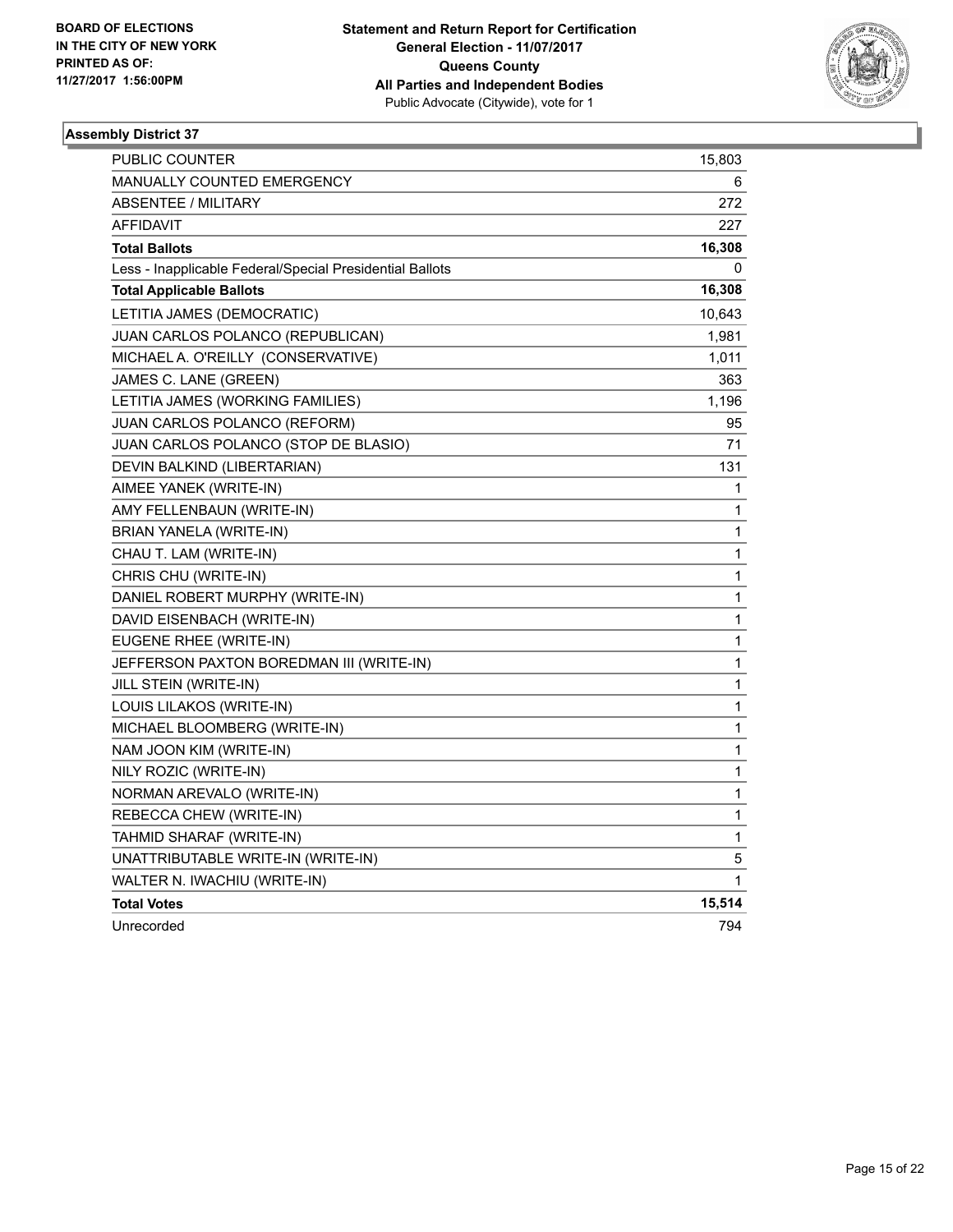

| PUBLIC COUNTER                                           | 10,926 |
|----------------------------------------------------------|--------|
| MANUALLY COUNTED EMERGENCY                               | 0      |
| <b>ABSENTEE / MILITARY</b>                               | 194    |
| <b>AFFIDAVIT</b>                                         | 150    |
| <b>Total Ballots</b>                                     | 11,270 |
| Less - Inapplicable Federal/Special Presidential Ballots | 0      |
| <b>Total Applicable Ballots</b>                          | 11,270 |
| LETITIA JAMES (DEMOCRATIC)                               | 6,271  |
| JUAN CARLOS POLANCO (REPUBLICAN)                         | 2,226  |
| MICHAEL A. O'REILLY (CONSERVATIVE)                       | 1,217  |
| JAMES C. LANE (GREEN)                                    | 170    |
| LETITIA JAMES (WORKING FAMILIES)                         | 502    |
| JUAN CARLOS POLANCO (REFORM)                             | 88     |
| JUAN CARLOS POLANCO (STOP DE BLASIO)                     | 61     |
| DEVIN BALKIND (LIBERTARIAN)                              | 80     |
| ANTHONY WEINER (WRITE-IN)                                | 1      |
| DONALD DUCK (WRITE-IN)                                   | 1      |
| LUCIUS VORENUS (WRITE-IN)                                | 1      |
| MICKEY MOUSE (WRITE-IN)                                  | 1      |
| MIKE MILLER (WRITE-IN)                                   | 1      |
| RACHEL HORAN (WRITE-IN)                                  | 1      |
| UNATTRIBUTABLE WRITE-IN (WRITE-IN)                       | 6      |
| <b>Total Votes</b>                                       | 10,627 |
| Unrecorded                                               | 643    |

| PUBLIC COUNTER                                           | 7,789          |
|----------------------------------------------------------|----------------|
| MANUALLY COUNTED EMERGENCY                               | 0              |
| ABSENTEE / MILITARY                                      | 129            |
| <b>AFFIDAVIT</b>                                         | 84             |
| <b>Total Ballots</b>                                     | 8,002          |
| Less - Inapplicable Federal/Special Presidential Ballots | 0              |
| <b>Total Applicable Ballots</b>                          | 8,002          |
| LETITIA JAMES (DEMOCRATIC)                               | 5,146          |
| JUAN CARLOS POLANCO (REPUBLICAN)                         | 1,216          |
| MICHAEL A. O'REILLY (CONSERVATIVE)                       | 394            |
| JAMES C. LANE (GREEN)                                    | 151            |
| LETITIA JAMES (WORKING FAMILIES)                         | 448            |
| JUAN CARLOS POLANCO (REFORM)                             | 68             |
| JUAN CARLOS POLANCO (STOP DE BLASIO)                     | 19             |
| DEVIN BALKIND (LIBERTARIAN)                              | 32             |
| JESSICA GIAMBRONE-PALMESE (WRITE-IN)                     | 1              |
| UNATTRIBUTABLE WRITE-IN (WRITE-IN)                       | $\overline{2}$ |
| VICTORIA CHAVEZ (WRITE-IN)                               | 1              |
| <b>Total Votes</b>                                       | 7,478          |
| Unrecorded                                               | 524            |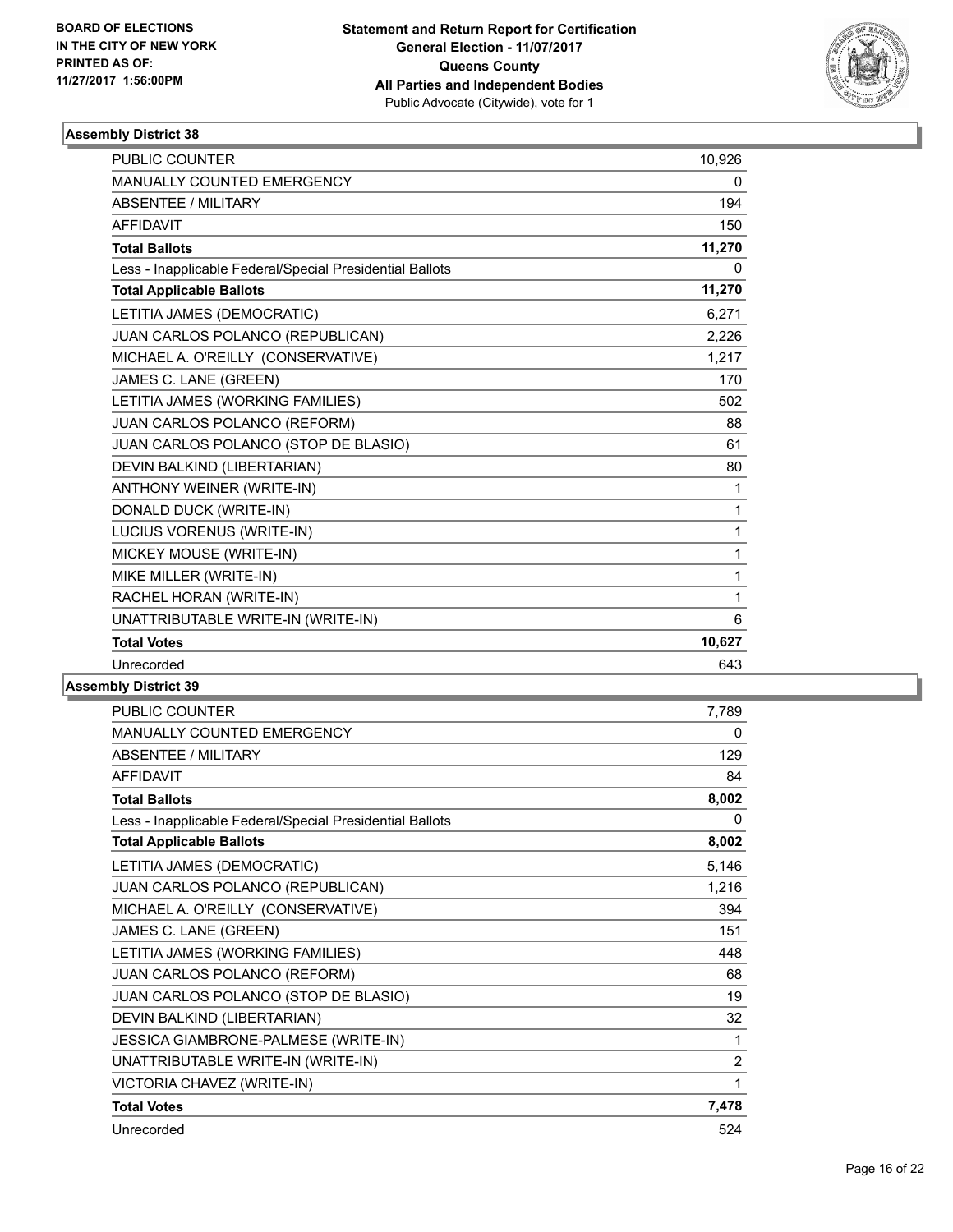

| <b>PUBLIC COUNTER</b>                                    | 9.647  |
|----------------------------------------------------------|--------|
| MANUALLY COUNTED EMERGENCY                               | 0      |
| <b>ABSENTEE / MILITARY</b>                               | 309    |
| <b>AFFIDAVIT</b>                                         | 67     |
| <b>Total Ballots</b>                                     | 10,023 |
| Less - Inapplicable Federal/Special Presidential Ballots | 0      |
| <b>Total Applicable Ballots</b>                          | 10,023 |
| LETITIA JAMES (DEMOCRATIC)                               | 5,207  |
| JUAN CARLOS POLANCO (REPUBLICAN)                         | 2,208  |
| MICHAEL A. O'REILLY (CONSERVATIVE)                       | 1,118  |
| JAMES C. LANE (GREEN)                                    | 153    |
| LETITIA JAMES (WORKING FAMILIES)                         | 284    |
| JUAN CARLOS POLANCO (REFORM)                             | 67     |
| JUAN CARLOS POLANCO (STOP DE BLASIO)                     | 32     |
| DEVIN BALKIND (LIBERTARIAN)                              | 59     |
| CHRISTOPHER GALLIGAN (WRITE-IN)                          | 1      |
| HERBERT GRIFFIN (WRITE-IN)                               | 1      |
| MELANIE MARY CARMONA (WRITE-IN)                          | 1      |
| MICKEY MOUSE (WRITE-IN)                                  | 1      |
| RANDY WHITING ROGERS (WRITE-IN)                          | 1      |
| UNATTRIBUTABLE WRITE-IN (WRITE-IN)                       | 2      |
| <b>Total Votes</b>                                       | 9,135  |
| Unrecorded                                               | 888    |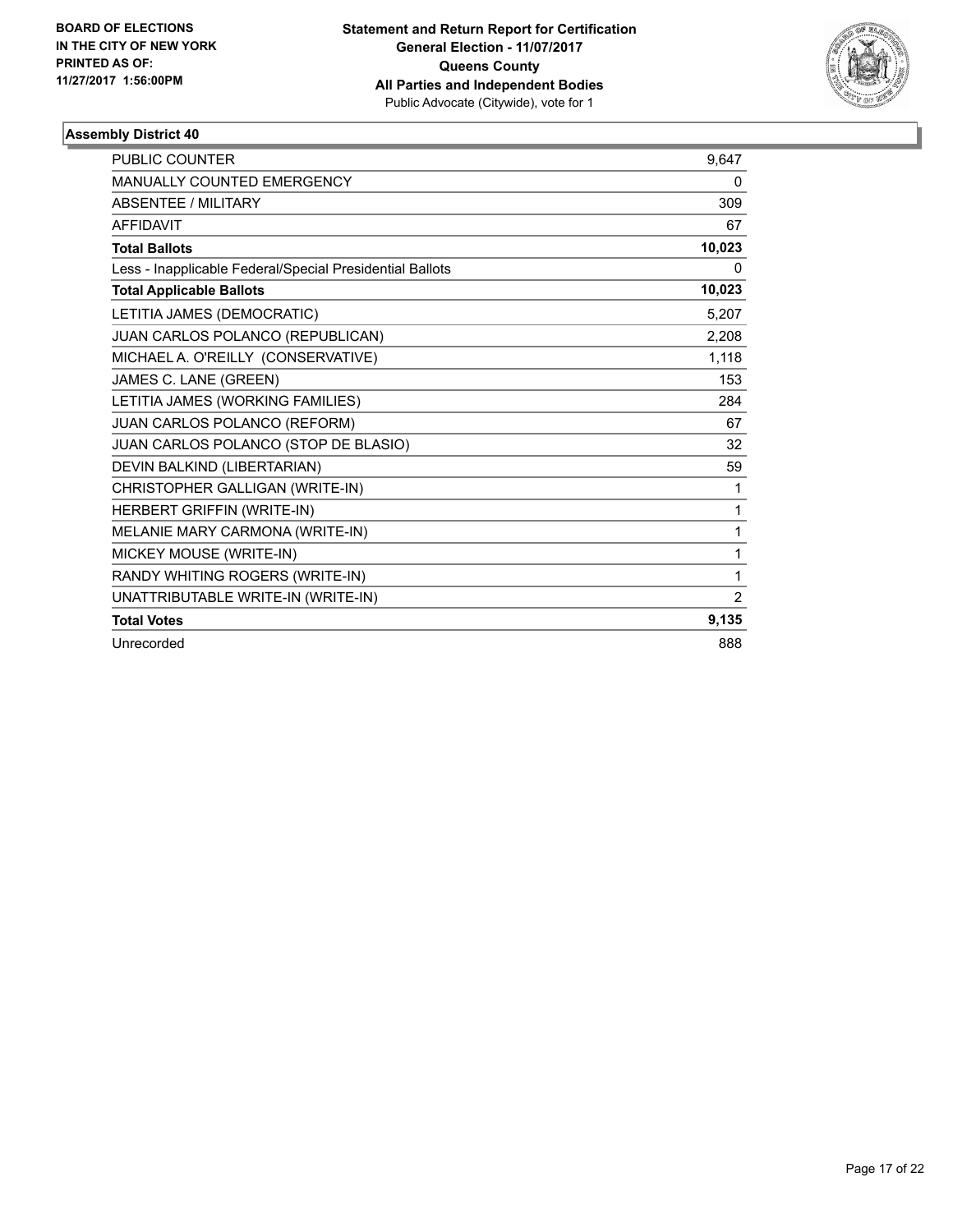

| <b>PUBLIC COUNTER</b>                                    | 275,543      |
|----------------------------------------------------------|--------------|
| MANUALLY COUNTED EMERGENCY                               | 16           |
| <b>ABSENTEE / MILITARY</b>                               | 7,864        |
| AFFIDAVIT                                                | 2,707        |
| <b>Total Ballots</b>                                     | 286,130      |
| Less - Inapplicable Federal/Special Presidential Ballots | 0            |
| <b>Total Applicable Ballots</b>                          | 286,130      |
| LETITIA JAMES (DEMOCRATIC)                               | 176,838      |
| JUAN CARLOS POLANCO (REPUBLICAN)                         | 46,934       |
| MICHAEL A. O'REILLY (CONSERVATIVE)                       | 27,164       |
| JAMES C. LANE (GREEN)                                    | 4,238        |
| LETITIA JAMES (WORKING FAMILIES)                         | 10,857       |
| JUAN CARLOS POLANCO (REFORM)                             | 1,409        |
| JUAN CARLOS POLANCO (STOP DE BLASIO)                     | 1,060        |
| DEVIN BALKIND (LIBERTARIAN)                              | 1,482        |
| AIMEE YANEK (WRITE-IN)                                   | 1            |
| AKEEM BROWDER (WRITE-IN)                                 | 1            |
| ALATHIA BARNETT (WRITE-IN)                               | 1            |
| ALFRED YOUNGWOOD (WRITE-IN)                              | 1            |
| ALLEN W. JENNING JR. (WRITE-IN)                          | 1            |
| AMY FELLENBAUN (WRITE-IN)                                | 1            |
| AMY GOLDMAN (WRITE-IN)                                   | 1            |
| ANTHONY ALBAKIU (WRITE-IN)                               | 1            |
| ANTHONY WEINER (WRITE-IN)                                | 1            |
| AURELIC CAGNE (WRITE-IN)                                 | 1            |
| AVA CHRISTINA THOMAS (WRITE-IN)                          | 2            |
| AVINDER AUJLA (WRITE-IN)                                 | $\mathbf{1}$ |
| AVRAHAM SOLOMON (WRITE-IN)                               | 1            |
| BARRY GREENSPAN (WRITE-IN)                               | 1            |
| <b>BORIS RAYTSIN (WRITE-IN)</b>                          | 1            |
| <b>BRIAN COHEN (WRITE-IN)</b>                            | 1            |
| BRIAN YANELA (WRITE-IN)                                  | 1            |
| BRUCE BARONOFF (WRITE-IN)                                | 1            |
| <b>BRUCE BERNSTEIN (WRITE-IN)</b>                        | 1            |
| BUTLER RICHARD (WRITE-IN)                                | 1            |
| CARLA M SANDERSON (WRITE-IN)                             | 1            |
| CATHERINE C. SAUNDERS (WRITE-IN)                         | 1            |
| CHARLES OAKLEY (WRITE-IN)                                | 1            |
| CHARLTON D'SOUZA (WRITE-IN)                              | 1            |
| CHAU T. LAM (WRITE-IN)                                   | 1            |
| CHEDOZE CHEYERE (WRITE-IN)                               | 1            |
| CHELSEA MANNING (WRITE-IN)                               | 1            |
| CHRIS CHU (WRITE-IN)                                     | 1            |
| CHRIS TORRISI (WRITE-IN)                                 | 1            |
| CHRISTOPHER GALLIGAN (WRITE-IN)                          | 1            |
| CLAIRE CHANG (WRITE-IN)                                  | 1            |
|                                                          |              |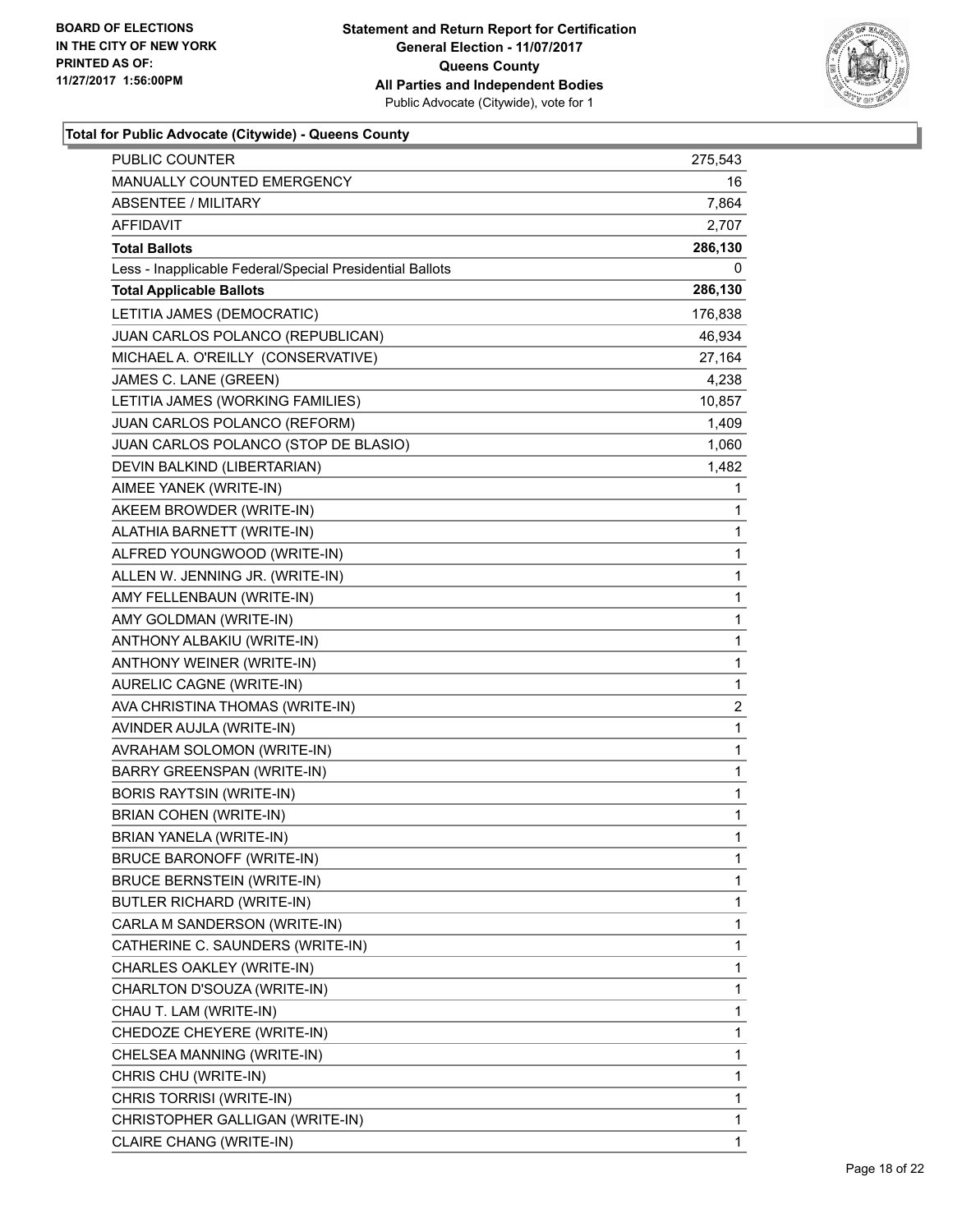

| COURTNEY GROSS (WRITE-IN)        | 1            |
|----------------------------------|--------------|
| DAIVD EISENBACH (WRITE-IN)       | 2            |
| DANA NAUGHTON (WRITE-IN)         | 1            |
| DANIEL LICHTENSTEIN (WRITE-IN)   | $\mathbf{1}$ |
| DANIEL MOSKOWITZ (WRITE-IN)      | 1            |
| DANIEL ROBERT MURPHY (WRITE-IN)  | 1            |
| DANIEL SQUADRON (WRITE-IN)       | 2            |
| DARA HAAS (WRITE-IN)             | $\mathbf{1}$ |
| DAVID EISENBACH (WRITE-IN)       | 4            |
| DAVID J. GRAHAM (WRITE-IN)       | 1            |
| DELRAWN SMALL (WRITE-IN)         | 1            |
| DEREK HAMILTON (WRITE-IN)        | 2            |
| DEVON O'CONNOR (WRITE-IN)        | $\mathbf 1$  |
| DONALD DUCK (WRITE-IN)           | 3            |
| DONALD TRUMP (WRITE-IN)          | 1            |
| DONNIE WHITEHEAD (WRITE-IN)      | 2            |
| DYER HALDEN (WRITE-IN)           | $\mathbf{1}$ |
| EDGAR BAZURTO (WRITE-IN)         | 1            |
| ELIO FORCINA (WRITE-IN)          | 2            |
| ELLEN MAHONEY (WRITE-IN)         | $\mathbf{1}$ |
| ELLIOT SPITZER (WRITE-IN)        | 1            |
| ERIC A. CAMPBELL (WRITE-IN)      | $\mathbf{1}$ |
| ERIC C. TORRES (WRITE-IN)        | 1            |
| ERIKA LARSEN (WRITE-IN)          | 1            |
| ETHAN FEINER (WRITE-IN)          | $\mathbf{1}$ |
| EUGENE RHEE (WRITE-IN)           | 1            |
| FRANK DWYER SR (WRITE-IN)        | 2            |
| FRANK PERERO (WRITE-IN)          | 3            |
| FUBO CHAVEZ (WRITE-IN)           | 1            |
| <b>GALE BREWER (WRITE-IN)</b>    | 1            |
| <b>GEORGE MCGRATH (WRITE-IN)</b> | $\mathbf{1}$ |
| <b>GEORGE METESKY (WRITE-IN)</b> | 1            |
| GERARD M. DEEMILAN (WRITE-IN)    | 1            |
| <b>GREEN ARROW (WRITE-IN)</b>    | $\mathbf{1}$ |
| HAROLD SHULTZ (WRITE-IN)         | 2            |
| HELEN HO (WRITE-IN)              | 1            |
| HENRY BATTERTON (WRITE-IN)       | $\mathbf{1}$ |
| HERBERT GRIFFIN (WRITE-IN)       | 3            |
| HILLARY CLINTON (WRITE-IN)       | 8            |
| HOLDEN CAULFIELD (WRITE-IN)      | 1            |
| HOWARD STERN (WRITE-IN)          | 1            |
| INEZ BARRON (WRITE-IN)           | 1            |
| IVANKA TRUMP (WRITE-IN)          | $\mathbf{1}$ |
| JANELLE BAGNALL (WRITE-IN)       | 1            |
| JARED OCK (WRITE-IN)             | 1            |
| JASON CHIN-FATT (WRITE-IN)       | 1            |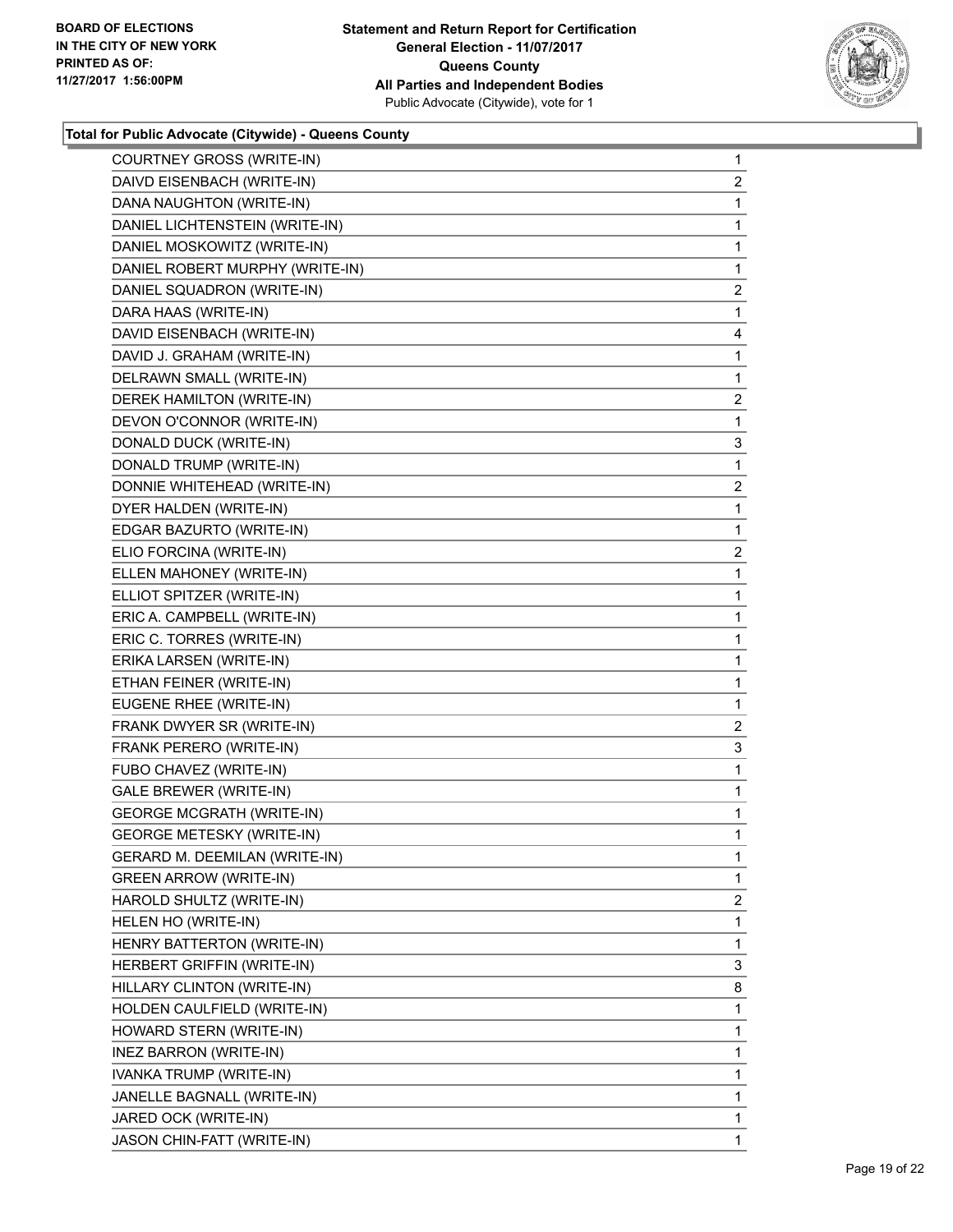

| JEFFERSON PAXTON BOREDMAN III (WRITE-IN) | $\mathbf{1}$ |
|------------------------------------------|--------------|
| JEHOVAH'S KINGDOM (WRITE-IN)             | $\mathbf{1}$ |
| JESSICA GIAMBRONE-PALMESE (WRITE-IN)     | 1            |
| <b>JESUS CHRIST (WRITE-IN)</b>           | 1            |
| JILL STEIN (WRITE-IN)                    | 1            |
| JOHN J. DORDY (WRITE-IN)                 | 1            |
| JOHN J. SCHILLING (WRITE-IN)             | 1            |
| JOHN JM FAHY (WRITE-IN)                  | 1            |
| JOHN LIU (WRITE-IN)                      | 1            |
| JOHN MACARI (WRITE-IN)                   | 1            |
| JOHN R. ANGUS (WRITE-IN)                 | 1            |
| JOHN VERCO (WRITE-IN)                    | 1            |
| JOHN W. CRONIN (WRITE-IN)                | 1            |
| JOHNNETTE TRAILL (WRITE-IN)              | 1            |
| JOSEF WASNER (WRITE-IN)                  | 1            |
| JOSEPH J. GIANNOTTI (WRITE-IN)           | 1            |
| KARL MARX (WRITE-IN)                     | 1            |
| KEITH SULLIVAN (WRITE-IN)                | 1            |
| KENNETH GURSKY (WRITE-IN)                | 2            |
| LARRY BRING (WRITE-IN)                   | 1            |
| LEW SIMON (WRITE-IN)                     | 1            |
| LIL PUMP (WRITE-IN)                      | 1            |
| LOUIS LILAKOS (WRITE-IN)                 | 1            |
| LUCIUS VORENUS (WRITE-IN)                | 1            |
| LUZ THALASSINOS (WRITE-IN)               | 1            |
| MARC FLIEDNER (WRITE-IN)                 | 4            |
| MARK DANICH (WRITE-IN)                   | 1            |
| MARK HAUSSEMANN (WRITE-IN)               | 1            |
| MARK J. BIBLIS (WRITE-IN)                | 1            |
| MARK STEIN (WRITE-IN)                    | $\mathbf{1}$ |
| MARTIN HIGHTOWER (WRITE-IN)              | 1            |
| MARY BEAMON (WRITE-IN)                   | 1            |
| MATTHEW D HUNTER III (WRITE-IN)          | 1            |
| MELANIE MARY CARMONA (WRITE-IN)          | 1            |
| MICHAEL BLOOMBERG (WRITE-IN)             | 2            |
| MICKEY MOUSE (WRITE-IN)                  | 8            |
| MIKE MILLER (WRITE-IN)                   | 3            |
| MONTELL C. MOSELY (WRITE-IN)             | 1            |
| MONTGOMERY SUMMA (WRITE-IN)              | 1            |
| NAM JOON KIM (WRITE-IN)                  | 1            |
| NEIL HECHT (WRITE-IN)                    | 1            |
| NIKKI MAY KATEMAN (WRITE-IN)             | 1            |
| NILY ROZIC (WRITE-IN)                    | 1            |
| NORMAN AREVALO (WRITE-IN)                | 1            |
| NORMAN SIEGEL (WRITE-IN)                 | 1            |
| OSTER BRYAN (WRITE-IN)                   | 1            |
|                                          |              |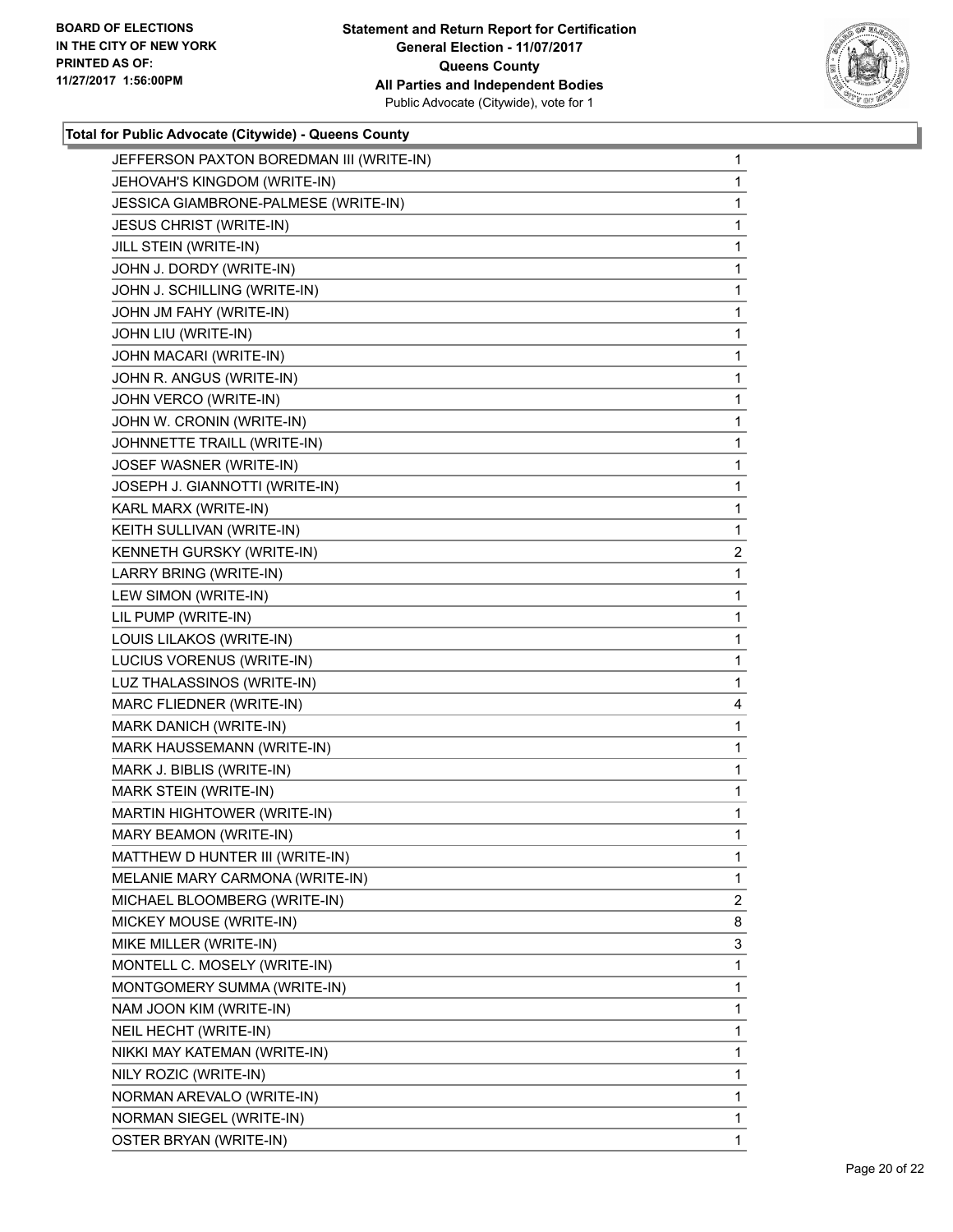

| OWEN BENJAMIN SMITH (WRITE-IN)            | 1       |
|-------------------------------------------|---------|
| PAULA OLIVA (WRITE-IN)                    | 1       |
| PETER G. KELLY (WRITE-IN)                 | 1       |
| PETER L. DONAHUE (WRITE-IN)               | 1       |
| PHILIP M. MCGRORY (WRITE-IN)              | 1       |
| QUINN CASEY (WRITE-IN)                    | 1       |
| RACHEL HORAN (WRITE-IN)                   | 1       |
| RALPH NADER (WRITE-IN)                    | 2       |
| RAMARLEY GRAHAM (WRITE-IN)                | 1       |
| RANDY WHITING ROGERS (WRITE-IN)           | 1       |
| RAYMOND SANTANA (WRITE-IN)                | 1       |
| REBECCA CHEW (WRITE-IN)                   | 1       |
| ROBBIE GOSINE (WRITE-IN)                  | 2       |
| ROBERT HOLDEN (WRITE-IN)                  | 1       |
| ROBERT WOODSON (WRITE-IN)                 | 1       |
| RON JEREMY (WRITE-IN)                     | 1       |
| RONDYE RINGLER (WRITE-IN)                 | 1       |
| ROSE MCGOWAN (WRITE-IN)                   | 1       |
| RUTH FASOLDT (WRITE-IN)                   | 1       |
| SARAH SPELLMAN (WRITE-IN)                 | 2       |
| SCOTT JORDAN (WRITE-IN)                   | 2       |
| SHARWAIN A. BENN (WRITE-IN)               | 1       |
| SHEILA OLIVER (WRITE-IN)                  | 1       |
| SIEGFRIED BAKER (WRITE-IN)                | 1       |
| SUSAN S. LEE (WRITE-IN)                   | 1       |
| TAHMID SHARAF (WRITE-IN)                  | 1       |
| TANEQUA STRONG (WRITE-IN)                 | 2       |
| TIMOTHY KELLER (WRITE-IN)                 | 1       |
| TONY D. TIGER (WRITE-IN)                  | 1       |
| TONY HERBERT (WRITE-IN)                   | 1       |
| TYLER OCON (WRITE-IN)                     | 1       |
| UNATTRIBUTABLE WRITE-IN (WRITE-IN)        | 70      |
| UNCOUNTED WRITE-IN PER STATUTE (WRITE-IN) | 3       |
| VICTORIA CHAVEZ (WRITE-IN)                | 1       |
| VIN FRIEDMAN (WRITE-IN)                   | 1       |
| VISHNU R MAHADEO (WRITE-IN)               | 1       |
| WALTER N. IWACHIU (WRITE-IN)              | 1       |
| WHOOPI GOLDBERG (WRITE-IN)                | 1       |
| WILL FERRELL (WRITE-IN)                   | 1       |
| WILLIAM OMOWALE CLAY (WRITE-IN)           | 1       |
| WILLIE L. BAKER (WRITE-IN)                | 1       |
| YACHIEL LLAC PERR (WRITE-IN)              | 1       |
| ZOOEY MARKOWITZ (WRITE-IN)                | 1       |
| <b>Total Votes</b>                        | 270,262 |
| Unrecorded                                | 15,868  |